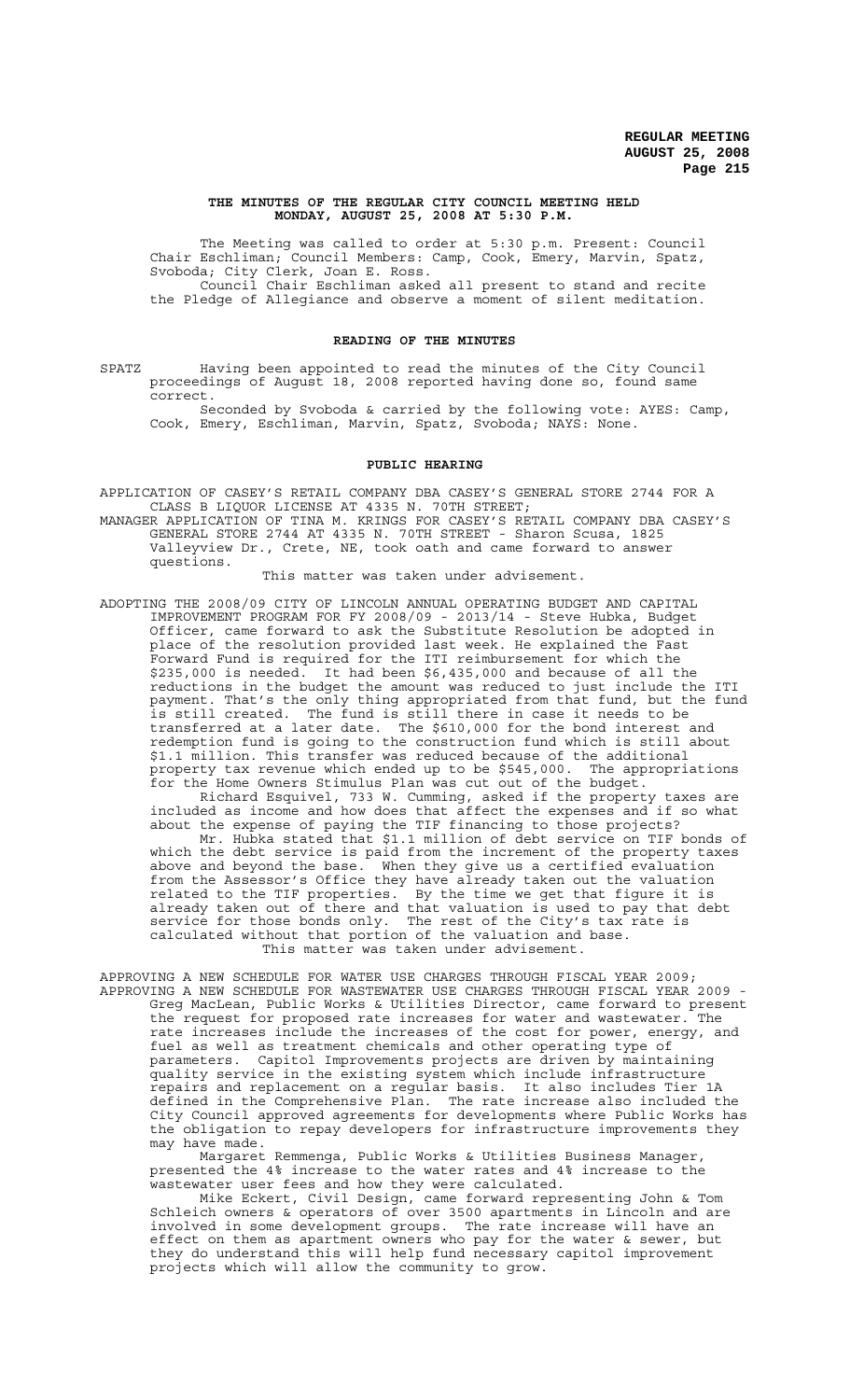> Fred Hoag, Home Builders, came forward in support of the increase to keep up with the CIP. p up with the eil.<br>Russell Miller, 341 S. 57<sup>th</sup> Street, came forward in opposition to the rate increase as proposed at this time.

Rosina Paolini, 1850 Dakota Street, came forward in opposition. This matter was taken under advisement.

COMP. PLAN CONFORMITY 08018 – APPROVING AND ADOPTING A PROPOSED AMENDMENT TO THE NORTHWEST CORRIDORS REDEVELOPMENT PLAN WITHIN THE UNIVERSITY OF NEBRASKA TECHNOLOGY PARK FOR CONSTRUCTION OF AN OFFICE/COMMERCIAL BUILDING OF APPROXIMATELY 150,000 SQUARE FEET, ON PROPERTY GENERALLY LOCATED SOUTHWEST OF W. HIGHLAND BLVD. AND DISCOVERY DRIVE - Wynn Hjermstad, Urban Development, explained the request to establish University of Nebraska Technology Park Project 2 to accommodate an office/commercial building. Perot is an international company that provides information technology and business process services to the life insurance and annuity industry. There will be approximately 750 employees at this site and may add another 150 over time. This project meets the "But For" test and will qualify for approximately \$3 million in TIF funds. The TIF funds will be used to buy down the lease, extend a couple roads to have two access points to the project, for sanitary sewer, water, storm water, and other utilities, and possibly public sidewalks, street trees, street lighting, or landscaping in public right-of-way. For every public dollar invested in the project \$7.25 will be invested by the private sector. Their capitol investment is about \$23 million, personal property investment of about \$4 million, and an annual payroll of \$7.5 million.

Tom Huston, 233 S. 13<sup>th</sup> Street, Suite 1900, came forward on behalf of the University of Nebraska Foundation and the University Technology Park LLC which is the ground landlord for this site who are in support of this resolution. This is in conformance with the Comprehensive Plan. This project would not be occurring in Lincoln without Tax Increment Financing.

Richard Esquivel, 733 W. Cuming, came forward to ask how can the neighborhood be protected from the increased traffic this will create in this area?

Chad Blahak, Public Works & Utilities, stated there is not an access to the West Highlands Blvd. planned. These plans do meet the federal regulations.

This matter was taken under advisement.

APPROVING THE LABOR CONTRACT BETWEEN THE CITY AND THE LINCOLN "M" CLASS EMPLOYEES ASSOCIATION EFFECTIVE AUGUST 21, 2008;

APPROVING THE LABOR CONTRACT BETWEEN THE CITY AND THE LINCOLN CITY EMPLOYEES ASSOCIATION (LCEA) EFFECTIVE AUGUST 21, 2008;

APPROVING THE LABOR CONTRACT BETWEEN THE CITY AND THE PUBLIC ASSOCIATION OF GOVERNMENT EMPLOYEES (PAGE) EFFECTIVE AUGUST 21, 2008 - Don Taute, Personnel Director, came forward to state these are collective bargaining agreements. Mr. Taute explained the amendments to the LCEA and PAGE contracts which were simply cleanup language. The pension and match have not been incorporated in the contracts as it was created by ordinance in 1961 when the plan was first adopted. There have been changes in investment schedules and the contribution rate was incrementally increased from 1975 to 1978 from 1.1 to 2. This cannot be done unilaterally for existing employees without providing some advantage to offset any disadvantage created by a decrease pursuant to the pension opinion provided a couple years ago by Bill Harding and Bill Austin. Legislation may be brought before the Council in the future pursuant to the pension for consideration of a plan for new hires in accordance with the opinion.

This matter was taken under advisement.

## **\*\* END OF PUBLIC HEARING \*\***

# **COUNCIL ACTION**

## **REPORTS OF CITY OFFICERS**

CLERK'S LETTER AND MAYOR'S APPROVAL OF RESOLUTIONS AND ORDINANCES PASSED BY COUNCIL ON AUGUST 11, 2008 - CLERK presented said report which was placed on file in the Office of the City Clerk.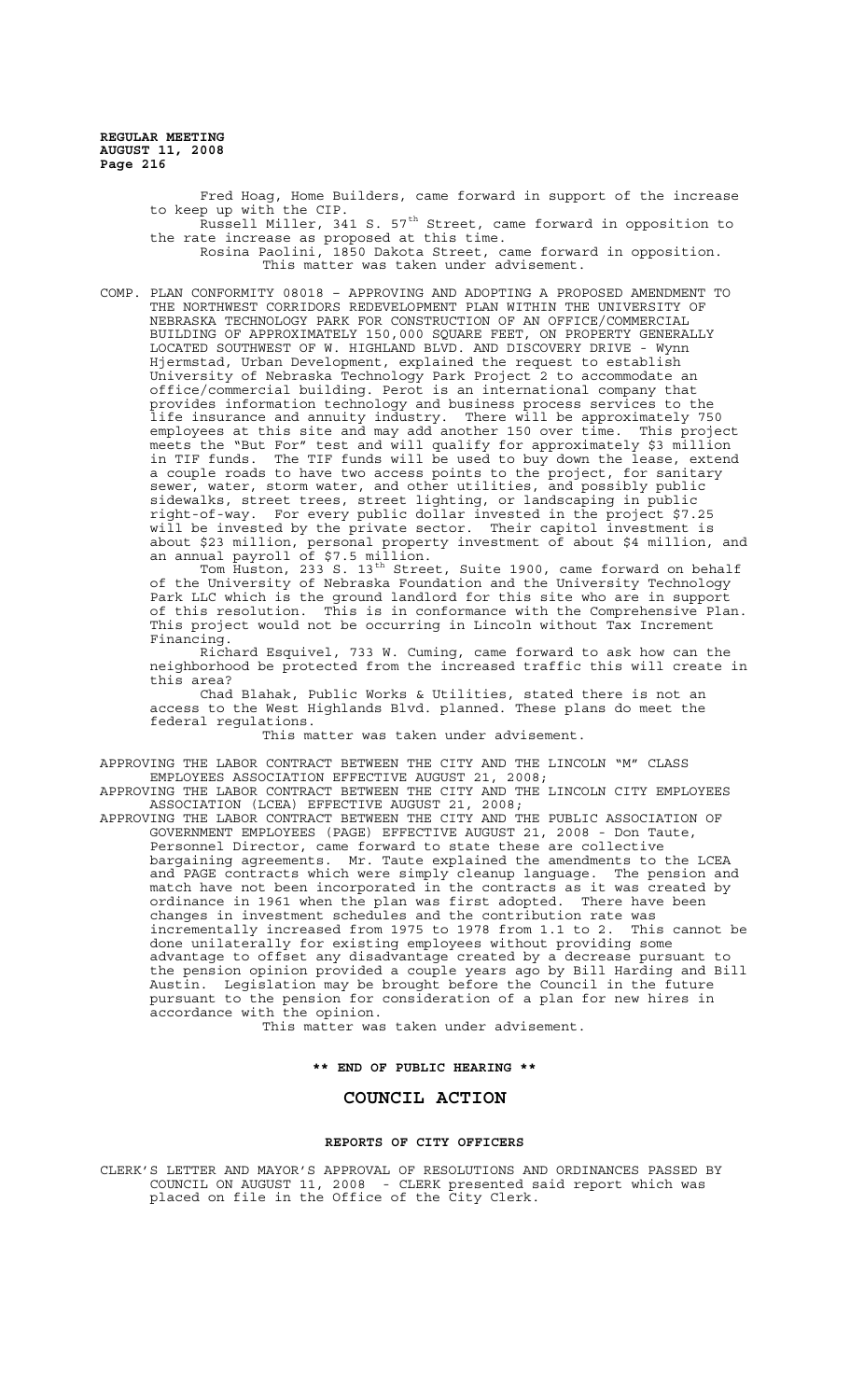REAPPOINTING MARK WESTPHALEN TO THE POLICE AND FIRE PENSION PLAN INVESTMENT BOARD FOR A TERM EXPIRING ON SEPTEMBER 1, 2013 - CLERK read the following resolution, introduced by Ken Svoboda, who moved its adoption:

A-84984 BE IT RESOLVED by the City Council of the City of Lincoln, Nebraska:

That the reappointment of Mark Westphalen to the Police and Fire Pension Plan Investment Board for term expiring September 1, 2013 is hereby approved.

Introduced by Ken Svoboda

Seconded by Camp & carried by the following vote: AYES: Camp, Cook, Emery, Eschliman, Marvin, Spatz, Svoboda; NAYS: None.

APPOINTING MAJA VIKLANDS HARRIS TO THE LIBRARY BOARD FOR A SEVEN-YEAR TERM EXPIRING AUGUST 31, 2015 - PRIOR to reading:

MARVIN Moved to amend Bill No. 08R-197 in the following manner: On page 1, line 3, after the word "term" insert the following: commencing October 1, 2008 and.

Seconded by Camp & carried by the following vote: AYES: Camp, Cook, Emery, Eschliman, Marvin, Spatz, Svoboda; NAYS: None.

CLERK Read the following resolution, introduced by Ken Svoboda, who moved its adoption:<br>A-84985 BE IT RESOLVE

BE IT RESOLVED by the City Council of the City of Lincoln, Nebraska:

That the appointment of Maja Viklands Harris to the Library Board for a seven-year term commencing October 1, 2008 and expiring August 31, 2015 is hereby approved.

Introduced by Ken Svoboda Seconded by Camp & carried by the following vote: AYES: Camp, Cook, Emery, Eschliman, Marvin, Spatz, Svoboda; NAYS: None.

## **PETITIONS & COMMUNICATIONS - NONE**

### **LIQUOR RESOLUTIONS**

APPLICATION OF CASEY'S RETAIL COMPANY DBA CASEY'S GENERAL STORE 2744 FOR A CLASS B LIQUOR LICENSE AT 4335 N. 70TH STREET - CLERK read the following resolution, introduced by Jon Camp, who moved its adoption for approval: A-84986 BE IT RESOLVED by the City Council of the City of Lincoln,

Nebraska:

That after hearing duly had as required by law, consideration of the facts of this application, the Nebraska Liquor Control Act, and the pertinent City ordinances, the City Council recommends that the application of Casey's Retail Company dba Casey's General Store 2744 for a Class "B" liquor license at 4335 N. 70th Street, Lincoln, Nebraska, for the license period ending April 30, 2009, be approved with the condition that the premise complies in every respect with all city and state regulations. The City Clerk is directed to transmit a copy of this resolution to the Nebraska Liquor Control Commission.

Introduced by Jon Camp Seconded by Svoboda & carried by the following vote: AYES: Camp, Cook, Emery, Eschliman, Marvin, Spatz, Svoboda; NAYS: None.

MANAGER APPLICATION OF TINA M. KRINGS FOR CASEY'S RETAIL COMPANY DBA CASEY'S GENERAL STORE 2744 AT 4335 N. 70TH STREET - CLERK read the following

resolution, introduced by Jon Camp, who moved its adoption for approval: A-84987 WHEREAS, Casey's Retail Company dba Casey's General Store 2744 located at 4335 N. 70th Street, Lincoln, Nebraska has been approved for a Retail Class "B" liquor license, and now requests that Tina M. Krings

be named manager; WHEREAS, Tina M. Krings appears to be a fit and proper person to manage said business.

NOW, THEREFORE, BE IT RESOLVED by the City Council of the City of Lincoln, Nebraska:

That after hearing duly had as required by law, consideration of the facts of this application, the Nebraska Liquor Control Act, and the pertinent City ordinances, the City Council recommends that Tina M.<br>Krings be approved as manager of this business for said licensee. The  $\bar{\text{k}}$ rings be approved as manager of this business for said licensee. City Clerk is directed to transmit a copy of this resolution to the Nebraska Liquor Control Commission.

Introduced by Jon Camp

Seconded by Svoboda & carried by the following vote: AYES: Camp, Cook, Emery, Eschliman, Marvin, Spatz, Svoboda; NAYS: None.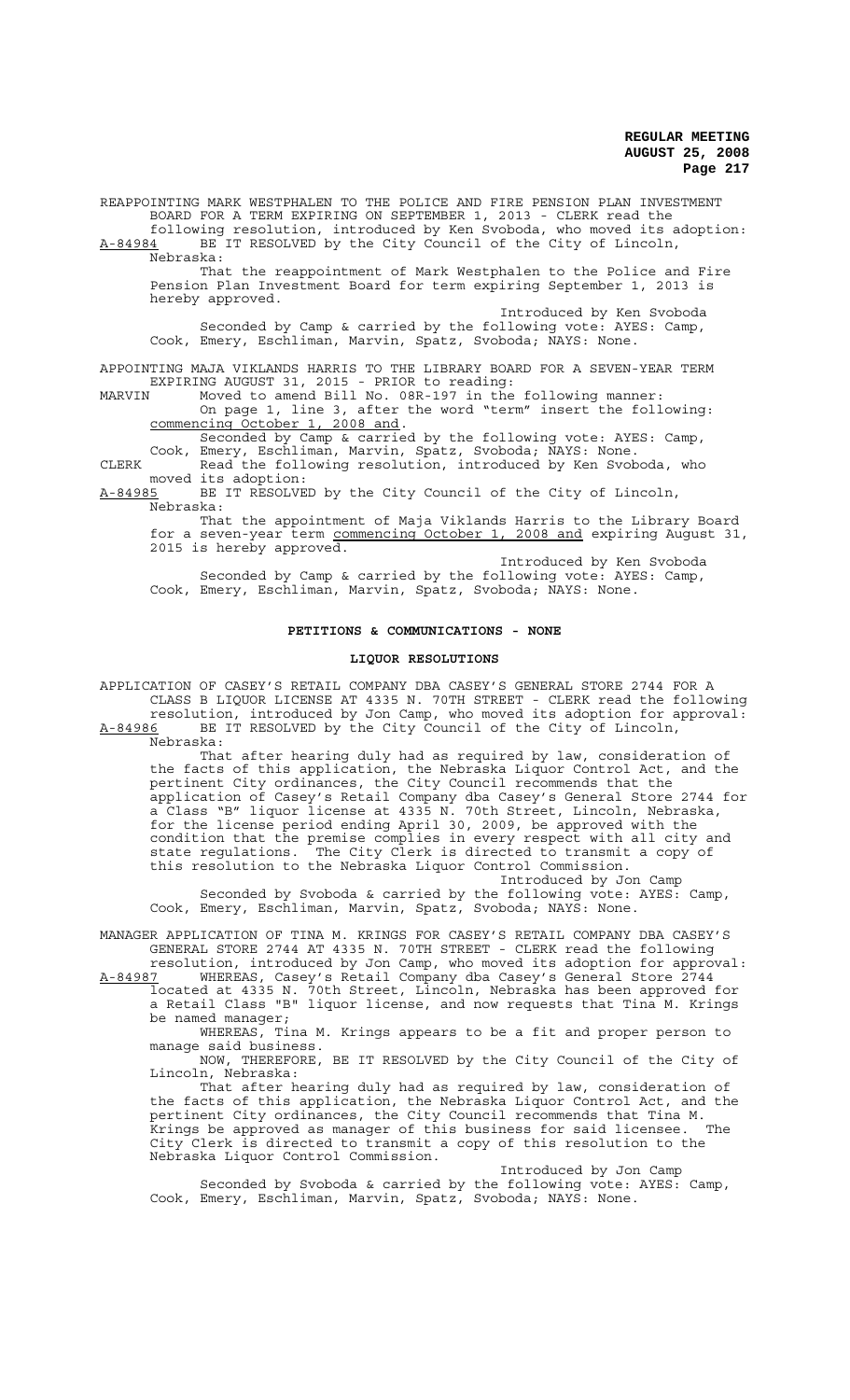# **ORDINANCES - 2ND READING & RELATED RESOLUTIONS (as required)**

APPROVING THE DEVELOPMENT AND CONDITIONAL ZONING AGREEMENT BETWEEN THE CITY AND BOYCE CONSTRUCTION, INC. FOR THE DEVELOPMENT OF THE PROPERTY LOCATED AT NORTH 14TH STREET AND SUPERIOR STREET SUBJECT TO RESTRICTIONS ON MAXIMUM DENSITY, DRIVE ACCESS TO NORTH 14TH STREET, AND A DRIVE ACCESS TO THE NORTH BOUNDARY OF THE PROPERTY TO BE COMPATIBLE WITH THE ADJACENT RESIDENTIAL NEIGHBORHOOD. (RELATED ITEMS: 08R-193, 08-111) (ACTION DATE: 9/8/08) - PRIOR to reading:<br>MARVIN Moved to place Bill N

- MARVIN Moved to place Bill No. 08R-193 on pending indefinitely. Seconded by Emery & carried by the following vote: AYES: Camp, Cook, Emery, Eschliman, Marvin, Spatz, Svoboda; NAYS: None.
- CHANGE OF ZONE 08036 APPLICATION OF BOYCE CONSTRUCTION FOR A CHANGE OF ZONE FROM R-2 RESIDENTIAL DISTRICT TO R-5 RESIDENTIAL DISTRICT ON APPROXIMATELY 29,227 SQ. FT. GENERALLY LOCATED AT N. 14TH STREET AND
- SUPERIOR STREET. (RELATED ITEMS: 08R-193, 08-111)- PRIOR to reading: MARVIN Moved to place Bill No. 08R-193 on pending indefinitely. Seconded by Emery & carried by the following vote: AYES: Camp,
- Cook, Emery, Eschliman, Marvin, Spatz, Svoboda; NAYS: None. CLERK Read an ordinance, introduced by Ken Svoboda, amending the Lincoln Zoning District Maps adopted by reference and made a part of Title 27 of the Lincoln Municipal Code, pursuant to Section 27.05.020 of the Lincoln Municipal Code, by changing the boundaries of the districts established and shown thereon, the second time.

### **PUBLIC HEARING RESOLUTIONS**

ADOPTING THE 2008/09 CITY OF LINCOLN ANNUAL OPERATING BUDGET AND CAPITAL IMPROVEMENT PROGRAM FOR FY 2008/09 - 2013/14 - PRIOR to reading:<br>MARVIN Moved to amend Bill No. 08R-177 by accepting Bill No. 08R-Moved to amend Bill No. 08R-177 by accepting Bill No. 08R-177S as the Substitute Resolution. Seconded by Emery & carried by the following vote: AYES: Camp, Cook, Emery, Eschliman, Marvin, Spatz, Svoboda; NAYS: None. CLERK Read the following resolution, introduced by Ken Svoboda, who moved its adoption:<br>A-84988 WHEREAS, under WHEREAS, under the provisions of Section 25 and 25a of Article IX of the Charter of the City of Lincoln, the proposed annual budget for the City of Lincoln was submitted on July 7, 2008; and WHEREAS, under the provisions of Section 26 of Article IX of the City Charter, a public hearing on the proposed budget was held on August 11, 2008 notice thereof having been published in one issue of the Lincoln Journal Star, a newspaper of general circulation in the City, more than five days before such hearing; and WHEREAS, all necessary changes have been made as to revenue estimates and appropriation items. NOW, THEREFORE, BE IT RESOLVED by the City Council of the City of Lincoln, Nebraska; 1. That pursuant to the provisions of Article IX of the Charter of the City of Lincoln, the budget for the fiscal year beginning September 1, 2008, a copy of which is hereto attached and made a part of this resolution as fully as if set forth verbatim herein, is hereby adopted, and the several sums therein set forth to be raised by the levy of a tax upon all taxable property within the corporate limits of the City of Lincoln, Nebraska, the estimated balances on hand, the miscellaneous receipts and all other funds

- and receipts are hereby appropriated for the several purposes therein stated. That all money received in any of the aforesaid funds in excess of the estimated balances and receipts set forth in said budget shall be credited to the unappropriated surplus of such funds. 2. That the City Council, by adoption of the Capital Improvement
	- Program on Schedule 5 of this resolution, hereby authorizes the acquisition of all necessary right-of-way, easements, or other interest in land, by purchase if possible, by condemnation if necessary, for those projects included within the first year of said Capital Improvement Program.
- 3. Pursuant to Section 2 of L.B. 989 passed by the Second Session of the Ninety-Fifth Legislature, the City is authorized to increase budgeted restricted funds by the basic allowable growth percentage of the base (2.5%) and allowable growth due to improvements to real property as a result of new construction, additions to existing buildings, any improvements to real property which increase the value of such property, and any increase in valuation due to annexation and any personal property valuation over the prior year above 2.5% expressed in dollars and to utilize other lid exemptions authorized in L.B. 989. Such increase is hereby authorized to the extent necessary to generate the revenues to fund the budget, and any unused restricted funds authority is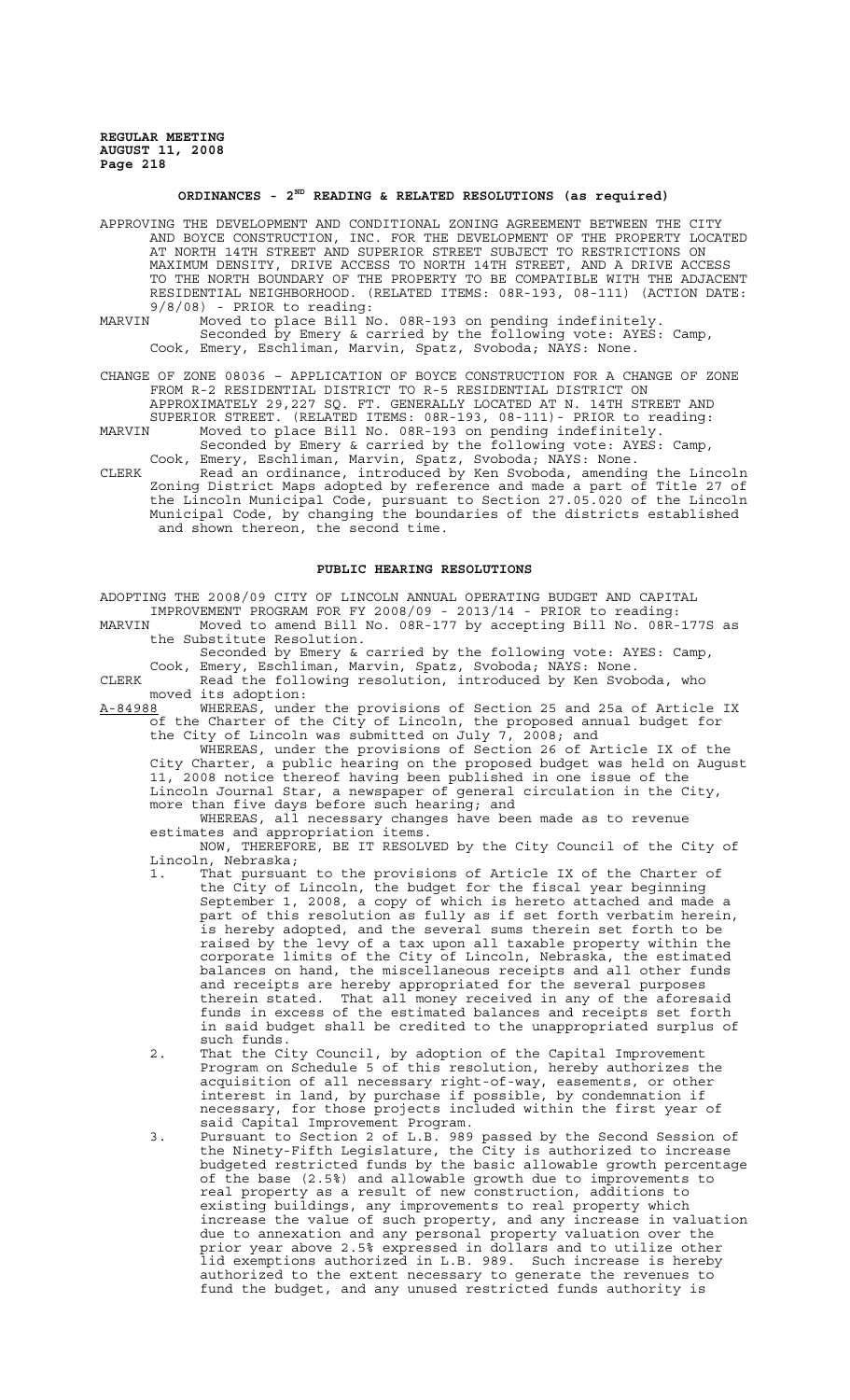- hereby authorized to be carried forward to future budget years. 4. Upon affirmative vote by more than 75% of the City Council restricted funds for Fiscal Year 2008-09 shall be increased by an
- additional one percent (1%) as provided by Neb. Rev. Stat. Section 13-519. 5. Pursuant to the agreement for the provision of services related to
	- the emergency medical care system in Lincoln, Nebraska, the annual budget for Emergency Medical Services, Inc. a copy of which is attached hereto, labeled Schedule 6, is hereby approved.
	- 6. There is hereby appropriated all money now credited or which will be credited to any Internal Service Fund, Pension Trust Fund, Permanent Fund, Agency Fund and Enterprise Fund, now or heretofore created, notwithstanding any sum limitations set forth in the budget attached hereto.
- 7. There is hereby appropriated all money now credited or which will be credited to the following Special Revenue Funds notwithstanding any sum limitation set forth in the budget attached hereto: Parks and Recreation Special Projects Fund, Com. On Aging Gift Trust Fund, Charles Gere Library Fund, Lillian Polley Trust, Aviation Promotion Fund as provided in Neb. Rev. Stat. Section 3-504.02 (1991), Building and Safety Fund, Cable Access Television Fund, Disaster Recovery Fund, Impact Fees Fund, Property Tax Refund Fund, Social Security Fund, Snow Removal Fund, Title V Clean Air Fund, Unemployment Compensation Fund, Advance Acquisition Fund as provide in Article IXB, Section 12 of the City Charter, 911 Communication Fund, Tax Sale Revolving Fund.
	- 8. There is hereby appropriated all money received or to be received from the County of Lancaster, the State of Nebraska, or the United States, as well as from any grants, donations, or contributions received for public purposes and the interest earned thereon, notwithstanding any sum limitations set forth in the budget attached hereto.
	- 9. There is hereby appropriated all money received from the interest income on the investments of all authorized bond issue proceeds including bond anticipation notes for the purposes for which said bonds and notes have been authorized to be issued, notwithstanding any sum limitations set forth in the budget attached hereto.
	- 10. There is hereby appropriated all money now credited or which will be credited to the Vehicle Tax Construction Fund created by Section 3.20.220 of the L.M.C. (Vehicle Tax for street improvements) notwithstanding any sum limitation set forth in the budget attached hereto.
	- 11. All receipts for on street parking meter collections are pledged toward the payment of bonds assigned for payment from the Parking Revenue Fund. Parking meter receipts in excess of those required to meet provisions of the bond covenants shall be credited to the General Fund up to the amounts budgeted.
	- 12. There is hereby appropriated all money now credited or which will be credited to the Parking Lot Revolving Fund to be used for designing, acquiring, constructing, maintaining, repairing, regulating, supervising and policing of City owned parking lots and facilities in accordance with L.M.C. Chapter 10.34 and Chapter 10.36, notwithstanding any sum limitations set forth in the budget attached hereto.
	- 13. There is hereby appropriated to the Street Construction Fund all monies received as the City's share of the Highway Allocation Fund and the Grade Crossing Protection Fund, together with any other Federal, State, and County funds, received for street construction purposes, any reimbursements and matching funds, including Federal Road Funds, all of which monies are hereby appropriated and reappropriated for all purposes as authorized by State laws pertaining to such funds, notwithstanding any sum limitations set forth in the budget attached hereto.
	- 14. There is hereby appropriated in the Special Assessment Revolving Fund all monies in said fund for expenditures as authorized by Article VIII of the City Charter, Section 10a and all money received to the credit of the Special Assessment Revolving Fund including bond proceeds, grants, donations, special assessment collections, and City participation deemed necessary by the City Council, notwithstanding any sum limitations set forth in the budget attached hereto.
	- 15. There is hereby established Fund #230 to be known as the Fast Forward Fund, the purpose of which is to make funds available for economic development projects where: (1) there is a demonstrated benefit to the community, and/or (2) where incentive(s) can positively influence the outcome of a project. Economic development includes, but is not limited to, the purchase, construction, rehabilitation, development, and/or conservation of property and neighborhoods; recruitment, retention, and/or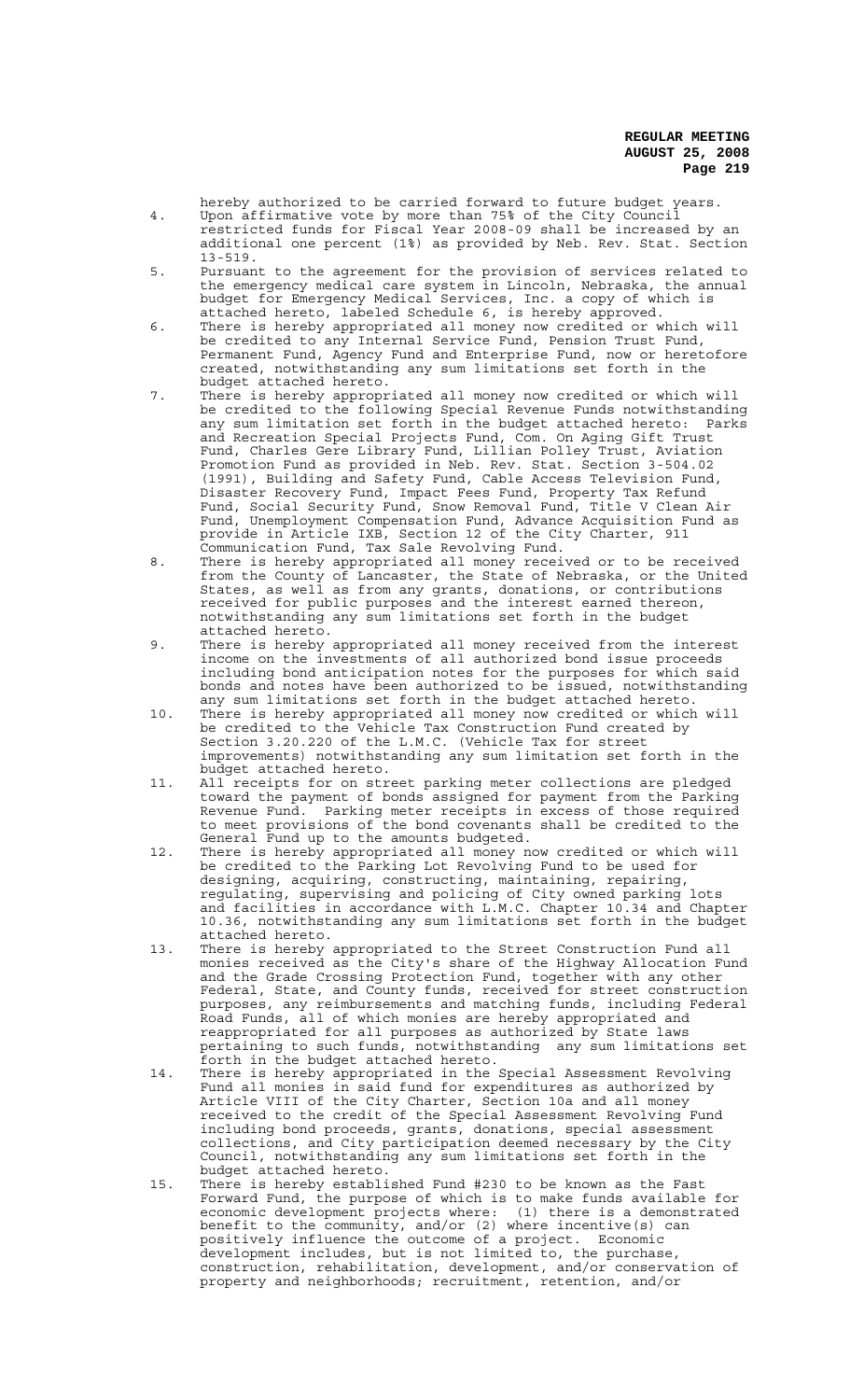> expansion of businesses; infrastructure; financial assistance and expenses; and special projects and events. The eligibility and amount of incentive must be approved on a case by case basis jointly by the Mayor and majority of the City Council. It is determined that a surplus of \$235,000 exists within the Special Assessment Revolving (Debt Service) and such surplus shall be transferred to the Fast Forward Fund hereby created by this resolution. There is hereby appropriated all money now credited or which will be credited to the Fast Forward Fund notwithstanding any sum limitation set forth in the budget attached hereto.

- 16. It is determined that a surplus of \$545,009 exists within the Special Assessment Revolving (Debt Service) and such surplus shall be transferred to the General Fund. There is hereby appropriated all money now credited or which will be credited notwithstanding any sum limitation set forth in the budget attached hereto.
- 17. There is hereby appropriated all money now credited or which will be credited to the Arbitrage Rebate Fund, notwithstanding any sum limitation set forth in the budget attached hereto.
- 18. There is hereby appropriated KENO proceeds for mandated payments, and 1% for administrative fees.
- 19. There is hereby appropriated all monies now credited or which will be credited to the Community Improvement Financing Fund and all Tax Allocation Bond Debt Service funds, notwithstanding any sum limitations set forth in the budget attached hereto.
- 20. There is hereby levied upon all taxable property within the corporate limits of the City of Lincoln, Nebraska, upon each one hundred dollars of approximate market value thereof, taxes in an amount sufficient to generate funds for the purposes and in the amounts hereinafter named, to-wit:

|                       | Appropriated<br>Amount-90% | Total Tax As<br>Levied-100% | Per \$100<br>Market Value |
|-----------------------|----------------------------|-----------------------------|---------------------------|
|                       |                            |                             |                           |
| General               | \$25,904,548               | \$28,782,831                | 0.18062                   |
| Library               | \$5,678,004                | \$6,308,893                 | 0.03959                   |
| Social Security       | \$1,854,423                | \$2,060,470                 | 0.01293                   |
| Police & Fire Pension | \$2,882,745                | \$3,203,050                 | 0.02010                   |
| Bond and Interest     |                            |                             |                           |
|                       | .                          | .                           |                           |

- Redemption \$4,968,074 \$5,520,082 0.03464 21. There is hereby authorized the transfer to the appropriate reserve accounts of all encumbrances, including accrued payroll, for the fiscal year ending August 31, 2008, together with any monies previously so reserved.
- 22. All previous capital appropriations are hereby continued and reappropriated pursuant to Section 27 of Article IX of the Charter of the City of Lincoln, except the unexpended balance remaining in any fully completed project shall be credited to the unappropriated surplus in the fund from which such project was funded.
- 23. There is hereby designated and appropriated General Fund cash balances in an amount equal to the debt service falling due during the fiscal year for the Golf Course Revenue Bonds issued in 2001 for the purpose of providing for the payment of the principal and interest on such bonds, as they become due, if and to the extent that amounts credited to the Golf Revenue Fund are insufficient and to the extent that such General Fund cash balances are available.
- 24. There is hereby designated and appropriated General Fund cash balances to pay operation and maintenance expenses for solid waste management in an amount sufficient to produce net revenues equal to 110% of the annual debt service due and payable in such fiscal year on the Solid Waste Management Revenue Bonds issued in 2006 if and to the extent the net revenues in such fiscal year are less than 125% of the annual debt service due and payable in such fiscal year and to the extent that such General Fund cash balances are available.
- 25. Per resolution A-82134 passed by the City Council on June 9, 2003 establishing an unreserved fund balance policy for the City, the General Fund unreserved fund balance as of the last audited financial statements as of August 31, 2007 was \$26,646,866. This August 31, 2007 unreserved balance is 23.1% of the General Fund budget for 2008-09 of \$115,486,686 included in this resolution. The August 31, 2007 unreserved balance was 3.1% greater than the 20% goal for such balance set by Resolution A-82134.
- 26. There is hereby established Fund #112 to be known as the Parks and Recreation Maintenance and Repair Fund, the purpose of which is to make funds available for maintenance and repair of Parks and Recreation property and facilities. The revenues received from the rental of park land for telecommunication towers are hereby designated to be credited to the Parks and Recreation Maintenance and Repair Fund. There is hereby appropriated all monies now credited or which will be credited to the Parks & Recreation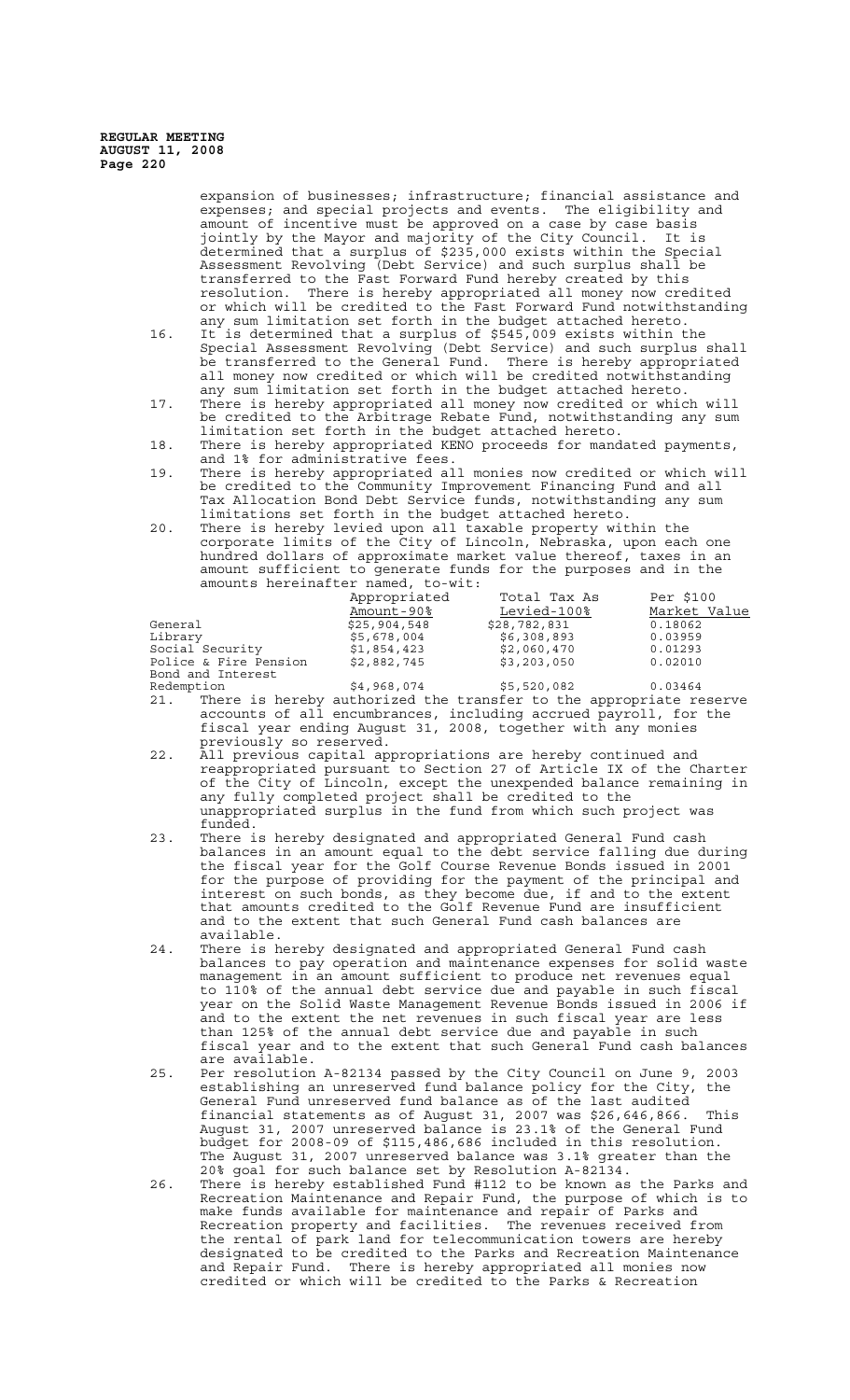Maintenance and Repair Fund, notwithstanding any sum limitations set forth in the budget attached hereto. 27. That the appropriations for the following items be transferred effective August 31, 2008 up to the following amounts: ACCOUNT NUMBER DESCRIPTION AMOUNT From: 18002.5856 General Expense/City Share of Downtown Maint. \$37,865 0403B.5021 Police/Operations Salaries \$1,530<br>\$39,395 To: 413536.6137 Urb. Dev. Street Tree Replacement CIP Proj. (also increases 13001.9234 U.D. CIP Transf.) From: 414113.6132 Library C.I.P./Bennett Martin Roof \$28,629 To: 414110.5621 Library C.I.P./Arnold Library \$28,629 From: 0403B.5021 Police/Operations/Salaries \$387,300<br>\$70,000 To: 03001.5021 Law/Salaries<br>09004.5021 Parks & Rec./Carpentry Maint../Salaries \$17,300 Parks & Rec./Carpentry Maint../Salaries 19001.5637 Inter-fund Transfers/Engineering Services \$300,000 28. That the cash for the following items be transferred effective August 31, 2008:<br>10005.9220 Perso From: 10005.9220 Personnel/Risk Mgmt./Workers Comp. Fund \$20,000<br>To: 10011.9140 Personnel/Risk Mgmt./Excess Self Ins. Fund \$20,000 10011.9140 Personnel/Risk Mgmt./Excess Self Ins. Fund<br>78439.9220 2005 Stormwater Fund From: 78439.9220 2005 Stormwater Fund \$610,000 To: 18008.9140 Bond Interest & Redemption Fund \$610,000 29. That cash and appropriations up to the following amounts for the following items be transferred effective August 31, 2008: ACCOUNT NUMBER DESCRIPTION AMOUNT<br>From: 0403B.5021 Police/Operations/Salaries From: 0403B.5021 Police/Operations/Salaries \$222,000 To: 79500.5253 StarTran Fleet/Fuel Oper. Vehicles \$125,000 (also increases 19001.9225) 06014.5021 Finance/911 Communications/Salaries \$100,000 (also increases 19001.9226) 13001.5021 Urban Development/Salaries \$7,000 From: 18002.9220 General Expense/Cash Transfers Out \$5,981 To: 295063.9140 NW Corridors Blight Study/Cash Transfers In \$5,981 30. That the following unexpended appropriations are reappropriated effective August 31, 2008 up to the following amounts:<br>IT NUMBER DESCRIPTION AMOUNT ACCOUNT NUMBER DESCRIPTION (ACCOUNT NUMBER DESCRIPTION)<br>19002.5624 General Expense/Auditing Service (\$100,316) 18002.5624 General Expense/Auditing Service \$100,316 06021.5874 Information Services/Software Maintenance \$11,266 18002.5878 General Expense/Problem Resolution Team \$16,615 01001.5989 City Council/Misc. Other Serv. & Charges 8002.5856 General Expense/City Share of Downtown Maintenance \$38,875 18002.5659 General Expense/Oracle Financial System \$81,786 18002.6024 General Expense/City Share-Impact Fees (Low Income)<br>Finance/Radio Shop/Misc. Equipment \$5,245<br>Finance/Radio Shop/Radio Equipment \$77,268 06065.6076 Finance/Radio Shop/Misc. Equipment<br>06065.6085 Finance/Radio Shop/Radio Equipment 06065.6085 Finance/Radio Shop/Radio Equipment<br>09250.9246 Parks/KENO/Unprogrammed KENO Approp 09250.9246 Parks/KENO/Unprogrammed KENO Appropriations \$26.10<br>09250.5621 Parks/KENO/Misc. Contractual \$16,571 09250.5621 Parks/KENO/Misc. Contractual<br>0402B.6069 Police/Admin. Sup./D.P. Equip 0402B.6069 Police/Admin. Sup./D.P. Equip. \$25,509 0402B.6076 Police/Admin. Sup./Misc. Equip. \$2,122 0402B.6062 Police/Admin. Sup./Audio-Visual Equipment \$198,578 0402B.6072 Police/Admin. Sup./Furniture & Fixtures \$1,877<br>18002.5621 Gen. Expense/Misc. Contr. \$171,263 18002.5621 Gen. Expense/Misc. Contr. \$171,263 08001.5633 Bldg. & Safety/Admin. \$113,548 12111.5926 Health/CHS Admin./Rent of Software \$168,965 18002.5998 General Expense/Witness Fees \$30,277 18002.5970 General Expense/Court & Litigation \$27,239 18002.5642 General Expense/Legal Services \$91,356 18002.5642 General Expense/Legal Services \$91,356<br>17004.5638 Com. Health Endowment/Grants \$1,100,000<br>18002.5865 General Expense/Minor Bldg. & Grounds General Expense/Minor Bldg. & Grounds Improve. 520,000 18002.6144 General Expense/Spec. Assessments/Sidewalks \$116,047 70315.6998 P.W. & U./Water/AVL System Equipment \$30,000 70600.6998 P.W. & U/Water/AVL System Equipment \$4,058 04125.6085 Police/Police Garage/Radio Equipment \$17,893 79110.6076 Public Works & Util./St. Maint./Drainage/ \$6,701 08001.5761 Building & Safety/Microfilming \$45,000 31. That unencumbered appropriations and cash (where necessary) from the budget for the fiscal year beginning September 1, 2007 be transferred and reappropriated up to the following amounts effective August 31, 2008: From: 18002.5081 General Expense/Health Insurance \$206,397 To: 09029.5021 Parks & Rec./Salaries<br>02001.5021 Health/Animal Control/Salaries \$39,324 02001.5021 Health/Animal Control/Salaries \$39,324<br>12111.5021 Health/Salaries \$64,551 Health/Salaries 02002.5021 Mayor/Aging<br>79000.5021 Public Works & Utilities/Salaries \$10,255 79000.5021 Public Works & Utilities/Salaries \$10,255<br>09029.5821 Parks & Rec./Electricity \$22,044 Parks & Rec./Electricity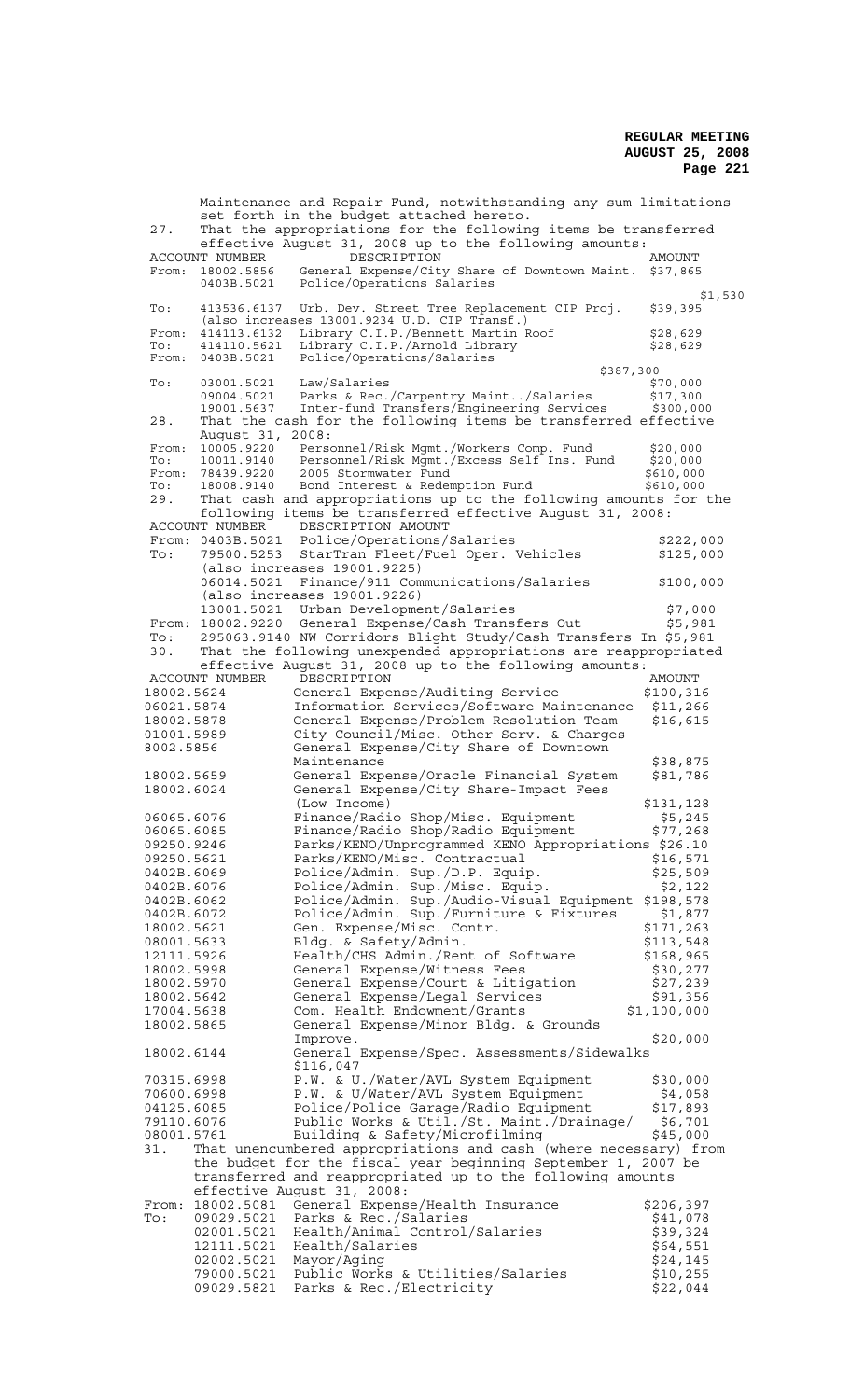> 18140.5825 Willard Community Center  $$5,000$ 32. That \$40,000 of unappropriated KENO fund balances are hereby appropriated to 414111.6139 Gere Library Parking Lot project. This also increases the C.l.P. Transfer (14004.9232). 33. The following appropriations are hereby transferred effective September 1, 2008: From: 18002.5682 General Expense/School Age Programs \$40,000 To: 09002.5924 Parks & Rec./Parks Admin./Rent of Mach. & Equip. \$40,000 There is hereby appropriated to each departmental operating budget 100% of the unencumbered operating appropriations as shown in the final Appropriation Status Report as of August 31, 2008 up to the amount shown below: FUND AMOUNT General  $\frac{1}{52,240}$ ,000 Health  $$100,000$ Animal Control  $$58,000$ Animal Concrete<br>Library \$175,000<br>\$160,000 Aging \$160,000 34. There is hereby attached and made a part hereof a listing of all funds of the City of Lincoln which are hereby confirmed and approved. Introduced by Ken Svoboda Seconded by Cook & carried by the following vote: AYES: Camp, Cook, Emery, Eschliman, Marvin, Spatz, Svoboda; NAYS: None. APPROVING A NEW SCHEDULE FOR WATER USE CHARGES THROUGH FISCAL YEAR 2009 PRIOR to reading: ESCHLIMAN Moved to Amend Bill No. 08R-191 by reducing the rate increase by 1%. Seconded by Camp & carried by the following vote: AYES: Camp, Cook, Eschliman, Marvin; NAYS: Emery, Spatz, Svoboda. CLERK Read the following resolution, introduced by Ken Svoboda,

who moved its adoption:

A-84989 WHEREAS, the City Council of Lincoln, Nebraska, is authorized under Section 17.22.010 of the Lincoln Municipal Code to establish water use charges for all customers of the Lincoln Water System.<br>WHEREAS,

Both the Mayor's Advisory Committees, Streets, Roads and Trails (SRT) and the Mayor's Infrastructure Finance Committee (MIFC) support the water rate increases proposed by the City's Public Works & Utilities Department over the next 10 years, to help finance the infrastructure needs identified in the City's Capital Improvement Program. The current projections acknowledge the need for approval of a 4% increase for Fiscal Year 2008-09; a 6% increase for Fiscal Year 2009-10; and a 4% increase for Fiscal Year 2010-11.

WHEREAS, Lincoln's water infrastructure is a necessary component and is required under city charter to be provided to all areas served within the city limits.

And WHEREAS, Lincoln's water rates have historically remained low, and even with the proposed rate increases will continue this tradition of competitive rates within the region and nationally.

NOW, THEREFORE, BE IT RESOLVED by the City Council of the City of Lincoln, Nebraska:

Effective with the billing cycle commencing on November 15, 2008, and ending January 15, 2009, the following schedule of water use charges is hereby established and adopted:

SCHEDULE A

The following rate schedule shall apply to all residential property. "Residential Property" shall be defined as property property. Accreamental risperty consisting of dwelling units. If there is more than one use per master meter on any one property including the residential use, the schedule to be used will be determined as residential, if the residential portion is 50 percent or more of the area of the building.

117.5 116.0 cents per 100 cubic feet for the first 800 cubic feet of water used per dwelling unit each month.

167.0 165.0 cents per 100 cubic feet for the next 1500 cubic feet of water used per dwelling unit each month.

258.0 256.0 cents per 100 cubic feet for all additional water used each month.

The monthly Service Charge shall be hereinafter provided.<br>SCHEDULE B SCHEDULE B

The following rate schedule shall apply for the current calendar year to all non-residential property that used less than 12,000,000 cubic feet of water in the previous calendar year: 117.5 116.0 cents per 100 cubic feet for the first 8000 cubic feet of water used per month.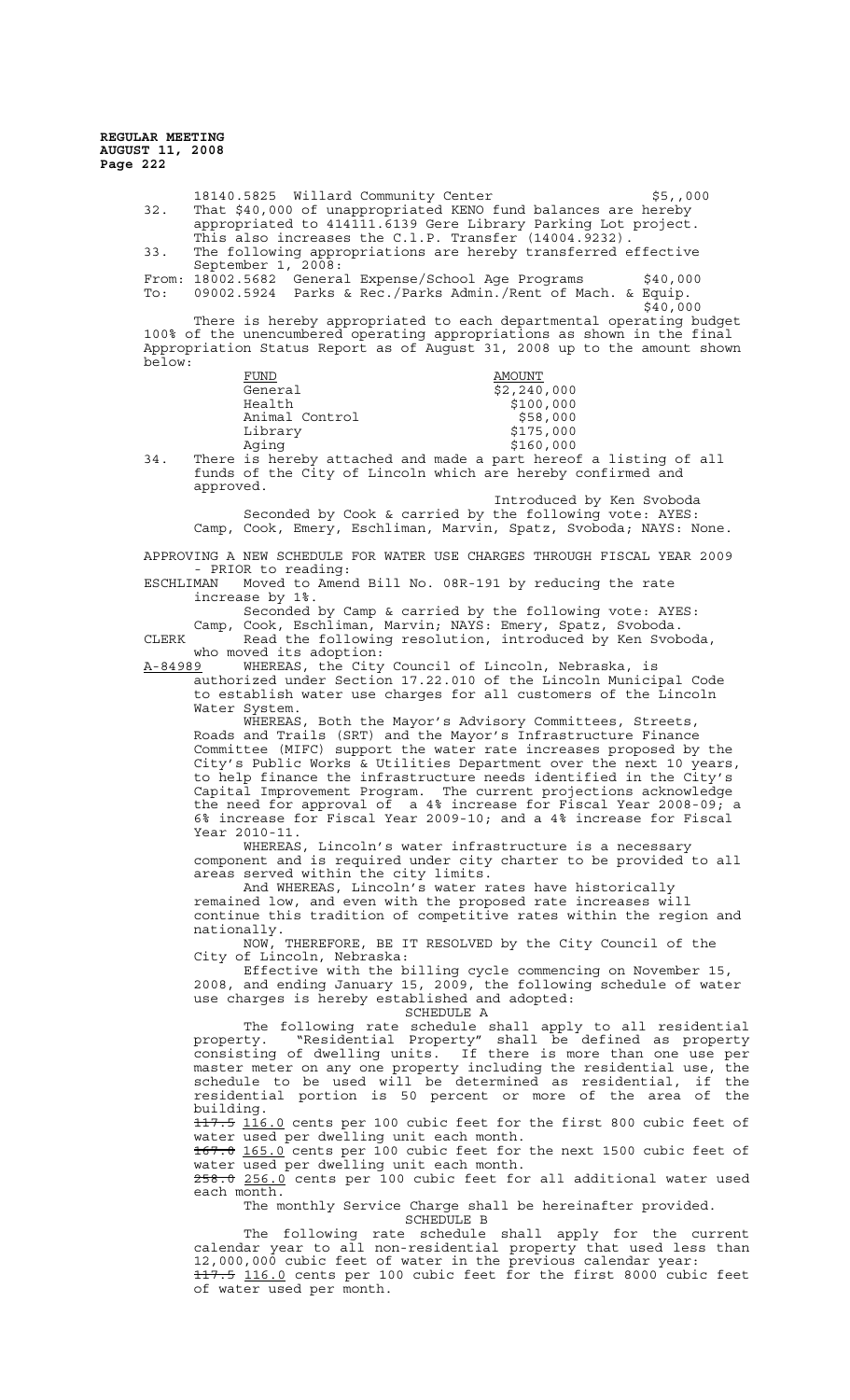167.0 165.0 cents per 100 cubic feet for all additional water used each month.

The minimum monthly Service Charge shall be as hereinafter provided.

SCHEDULE C

The following rate schedule shall apply for the current year to all non-residential property that used more than 12,000,000 cubic feet of water in the previous calendar year. On a calendar year basis, a "base usage" of each high user customer will be determined. The base usage is an average of the water usage of each high user customer for the previous three (3) calendar years.

The following fees would apply:

112.0 110.0 cents per 100 cubic feet for water usage less than base to 5% above base. 116.0 114.0 cents per 100 cubic feet for water usage 5% - 15% above

base. 120.0 118.0 cents per 100 cubic feet for water usage 15% - 25% above

base. 124.0 122.0 cents per 100 cubic feet for water usage for all water

usage over 25% above base.

The minimum monthly Service Charge shall be as hereinafter provided. SCHEDULE D - PROVISIONS APPLICABLE -

TO ALL TYPES OF WATER SERVICE<br>TO ALL TYPES OF WATER SERVICE<br>arge. There shall be a Service Charge per month to Service Charge. There shall be a Service Charge per month to each property using the Lincoln Water System, determined by the number and size of the water meter, or meters, serving such property, to-wit:

| SERVICE CHARGE FOR |             |
|--------------------|-------------|
| WATER METER SIZE   | WATER METER |
| $5/8$ inch         | 2.95<br>\$  |
| $3/4$ inch         | 2.95        |
| 1 inch             | 2.95        |
| $1-1/2$ inch       | 5.90        |
| 2 inch             | 11.80       |
| 3 inch             | 26.55       |
| 4 inch             | 47.20       |
| 6 inch             | 106.15      |
| 8 inch             | 188.75      |
| 10 inch            | 294.90      |

The Service Charge for a multiple dwelling unit or mobile home shall be at least \$1.81 per dwelling unit or mobile home hookup space per month. In those instances where fire protection considerations dictate that a water meter larger than 1-inch service a single-family dwelling unit located on a single lot, the monthly service charge shall be \$2.95 per dwelling unit. A dwelling unit shall, for the purpose of this schedule, be defined as a room or rooms in which kitchen facilities are provided, located in the building or structure used by a facility or household as a home or residence of the family or household.

 WATER RATES TO CUSTOMERS OUTSIDE THE CITY LIMITS

Customers located outside the City Limits of Lincoln and served by the water system of the City of Lincoln shall pay no less than the water rates charged to customers within the City Limits of Lincoln for water furnished them by the water system of the City of Lincoln.

BE IT FURTHER RESOLVED that Resolution No. A-84484, adopted by the City Council on August 23, 2007, is hereby superseded. Introduced by Ken Svoboda

Seconded by Emery & carried by the following vote: AYES: Camp, Eschliman, Spatz, Svoboda; NAYS: Cook, Emery, Marvin.

APPROVING A NEW SCHEDULE FOR WASTEWATER USE CHARGES THROUGH FISCAL YEAR 2009 - PRIOR to reading:

ESCHLIMAN Moved to Amend Bill No. 08R-192 by reducing the rate increase by 1%.

Seconded by Camp & carried by the following vote: AYES: Camp, Cook, Eschliman, Marvin; NAYS: Emery, Spatz, Svoboda. CLERK Read the following resolution, introduced by Ken Svoboda,

who moved its adoption:<br>A-84990 WHEREAS, the City

A-84990 WHEREAS, the City Council of Lincoln, Nebraska, is authorized under Sections 17.60.020 and 17.60.030 of the Lincoln Municipal Code to establish wastewater charges for all customers of the Lincoln Wastewater System.

WHEREAS, Both the Mayor's Advisory Committees, Streets, Roads and Trails (SRT) and the Mayor's Infrastructure Finance Committee (MIFC) support the wastewater rate increases proposed by the City's Public Works & Utilities Department over the next 10 years, to help finance the infrastructure needs identified in the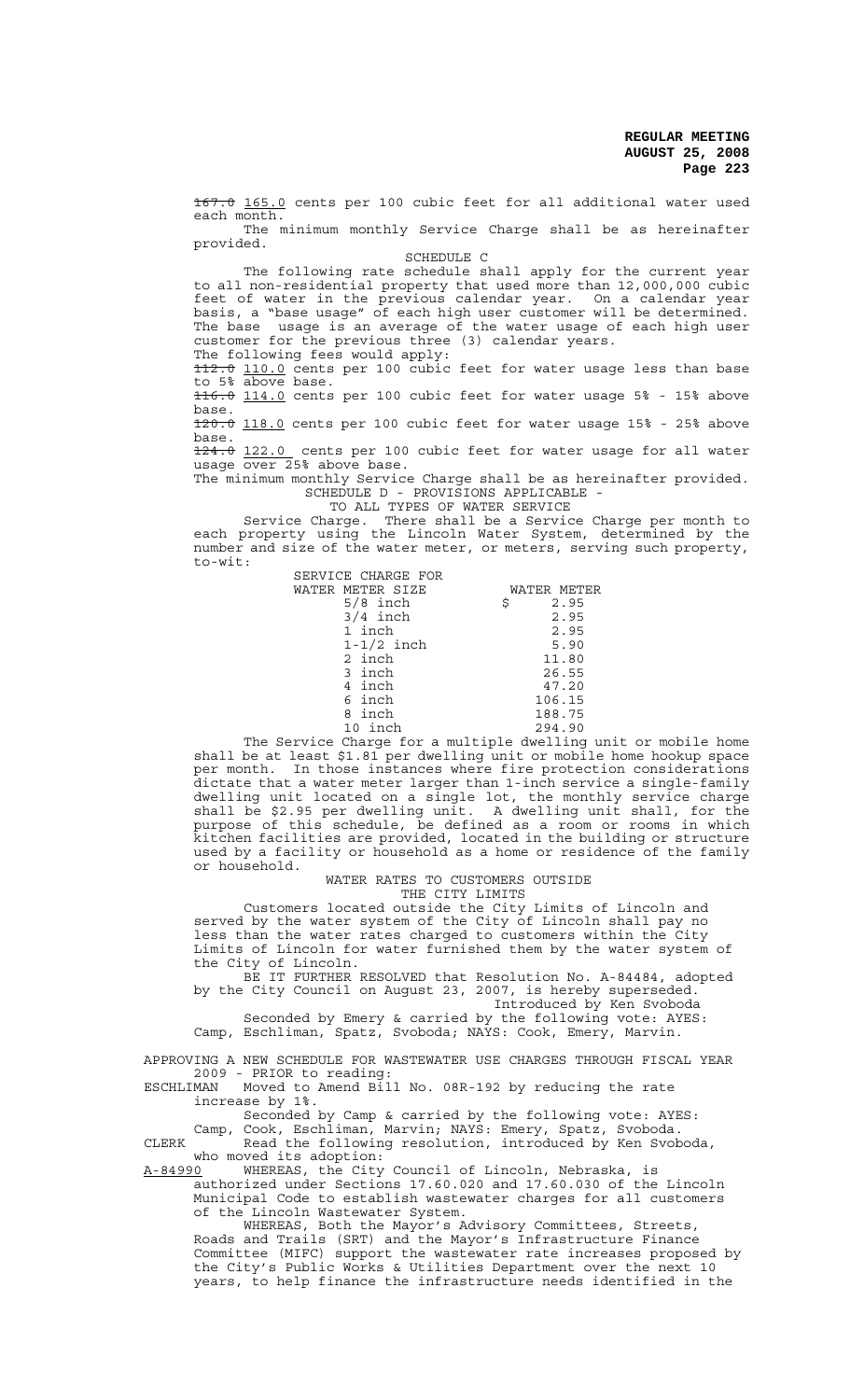> City's Capital Improvement Program. The current projections acknowledge the need for approval of a 4% increase for Fiscal Year 2008-09; a 6% increase for Fiscal Year 2009-10; and a 5% increase for Fiscal Year 2010-11.

> WHEREAS, Lincoln's wastewater infrastructure is a necessary component and is required under city charter to be provided to all areas served within the city limits.

> And WHEREAS, Lincoln's wastewater rates have historically remained low, and even with the proposed rate increases will continue this tradition of competitive rates within the region and nationally.

NOW, THEREFORE, BE IT RESOLVED by the City Council of the City of Lincoln, Nebraska:

City of Lincoln, Nebraska:<br>Effective with the billing cycle commencing on November 15, 2008, the following schedule of wastewater use charges is hereby established and adopted:

BASIC WASTEWATER USE CHARGE

(a) The basic wastewater use unit charge is hereby established as 164.0 162.0 cents.

(b) For any given residential property, the basic wastewater use charge for each billing cycle shall be determined by multiplying for each such cycle the total amount of water, in hundreds of cubic feet, metered for said property during a billing cycle chosen by the Director from the most recent past winter, by the basic wastewater use unit charge.

In the case of change of occupancy of residential property, if the Director reasonably determines that to compute the basic wastewater use charge for a given billing cycle upon the amount of water used by such property during such winter billing cycle would be inequitable either to the City or to the user, he shall use the average amount of water used by like users during such winter billing cycle to compute such charge.

(c) For any non-residential property, the basic wastewater use charge for a given billing cycle shall be determined by multiplying for each cycle the amount of water or wastewater, in hundreds of cubic feet, measured for said property during such cycle, by the basic wastewater use unit charge.

(d) Non-residential users shall be given credit, at the same rate, for water not discharged into the sanitary sewers provided such water is separately metered with the approval of the Public Utilities Department and at the customer's expense.

(e) Where a wastewater flow meter or other wastewater measuring device is required or permitted by the Director and is used to measure the volume of wastewater discharged into the Lincoln Wastewater System, such wastewater use charge shall be computed thereon at the basic wastewater use unit charge.

SERVICE CHARGE

Regardless of whether a wastewater meter is used, there shall be a service charge per month to each property using the Lincoln Wastewater System, determined by the number and size of the water meters serving such property, to-wit:

| $- - - - - - - - -$ |                |
|---------------------|----------------|
| WATER METER SIZE    | SERVICE CHARGE |
| $5/8$ inch          | \$<br>1.31     |
| $3/4$ inch          | 1.31           |
| 1 inch              | 1.31           |
| $1-1/2$ inch        | 2.62           |
| 2 inch              | 5.24           |
| 3 inch              | 11.79          |
| 4 inch              | 20.96          |
| 6 inch              | 47.17          |
| 8 inch              | 83.85          |
| 10 inch             | 131.02         |
|                     |                |

The minimum service charge for a multiple dwelling unit or a mobile home shall be at least \$0.78 per dwelling unit or mobile home hookup space per month. In those instances where fire protection considerations dictate that a water meter larger than 1-inch service a single-family dwelling unit located on a single lot, the monthly service charge shall be \$1.31 per dwelling unit.

WASTEWATER RATES TO CUSTOMERS OUTSIDE

THE CITY LIMITS

Customers located outside the City Limits of Lincoln and served by the Lincoln Wastewater System shall pay no less than the wastewater rates charged to customers within the City Limits of Lincoln for service furnished them by the Lincoln Wastewater System.

BE IT FURTHER RESOLVED that Resolution No. A-84485, adopted by the City Council on August 23, 2007 is hereby superseded. Introduced by Ken Svoboda

Seconded by Emery & carried by the following vote: AYES: Camp, Eschliman, Spatz, Svoboda; NAYS: Cook, Emery, Marvin.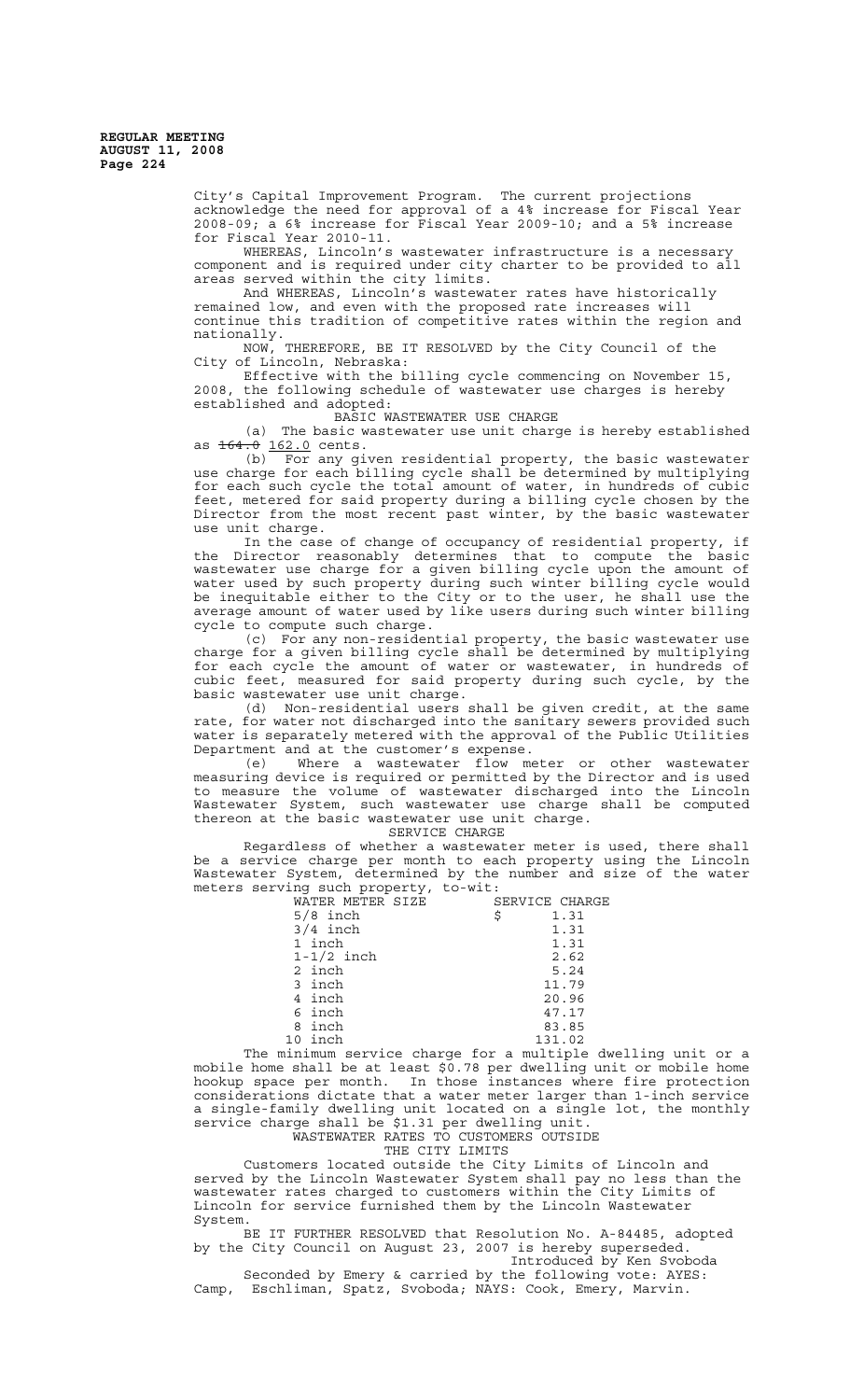COMP. PLAN CONFORMITY 08018 – APPROVING AND ADOPTING A PROPOSED AMENDMENT TO THE NORTHWEST CORRIDORS REDEVELOPMENT PLAN WITHIN THE UNIVERSITY OF NEBRASKA TECHNOLOGY PARK FOR CONSTRUCTION OF AN OFFICE/COMMERCIAL BUILDING OF APPROXIMATELY 150,000 SQUARE FEET, ON PROPERTY GENERALLY LOCATED SOUTHWEST OF W. HIGHLAND BLVD. AND DISCOVERY DRIVE - CLERK read the following resolution, introduced by Ken Svoboda, who moved its adoption:

A-84991 WHEREAS, the City Council on October 23, 2006, adopted Resolution No. A-84082 finding an area generally bounded by Sun Valley Boulevard from West O Street to Cornhusker Highway, along Cornhusker Highway from I-180 to N.W. 12th Street, along N.W. 12th Street from Cornhusker Highway to Highlands Boulevard, Highlands Boulevard from N.W. 12th Street to N.W 1st Street, and West Superior Street from N.W. 1st Street to I-180 (Northwest Corridors Redevelopment Area) to be blighted and substandard as defined in the Nebraska Community Development Law (Neb. Rev. Stat. § 18-2101, et seq. as amended) and in need of redevelopment; and

WHEREAS, the City Council has previously adopted the Northwest Corridors Redevelopment Plan (hereinafter the "Northwest Corridors Redevelopment Plan" or "Plan") including plans for various redevelopment projects within said blighted and substandard area in accordance with the requirements and procedures of the Nebraska Community Development Law; and

WHEREAS, the Director of the Urban Development Department has filed with the City Clerk proposed amendments to the Plan (hereinafter the "Amendments") for said blighted and substandard area contained in the document entitled "Proposed Amendment to the Northwest Corridors Redevelopment Plan University of Nebraska Technology Park Project 2", which is attached hereto, marked as Attachment "A", and made a part hereof by reference; and

WHEREAS, the Director of Urban Development has reviewed said Amendments and has found that if adopted the Amendments and the Plan meet the conditions set forth in Neb. Rev. Stat. § 18-2113 (2006 Cum. Supp.); and

WHEREAS, said proposed Amendments to the Northwest Corridors Redevelopment Plan have been submitted to the Lincoln City - Lancaster County Planning Commission for review and recommendation; and

WHEREAS, on July 18, 2008 notice of public hearing was mailed, postage prepaid, to the president or chairperson of the governing body of each county, school district, community college, educational service unit, and natural resource district in which the real property subject to such plan is located and whose property tax receipts would be directly affected and to all registered neighborhood associations located in whole or in part within one mile radius of the area to be redeveloped setting forth the time, date, place, and purpose, of the public hearing to be held on July 30, 2008 before the Lincoln City - Lancaster County Planning Commission regarding the Amendment, a copy of said notice and list of said governing bodies and registered neighborhood associations having been attached hereto as Attachment "B" and "C" respectively; and

WHEREAS, the Lincoln City - Lancaster County Planning Commission on July 30, 2008 held a public hearing relating to the proposed Amendment to the Northwest Corridors Redevelopment Plan and found the Amendments to be in conformance with the Comprehensive Plan and recommended approval thereof; and

WHEREAS, on August 13, 2008 a notice of public hearing was mailed, postage prepaid, to the foregoing governing bodies and registered neighborhood associations setting forth the time, date, place, and purpose of the public hearing before the City Council to be held on August 25, 2008 regarding the proposed Amendment, a copy of said notice having been attached hereto as Attachment "D"; and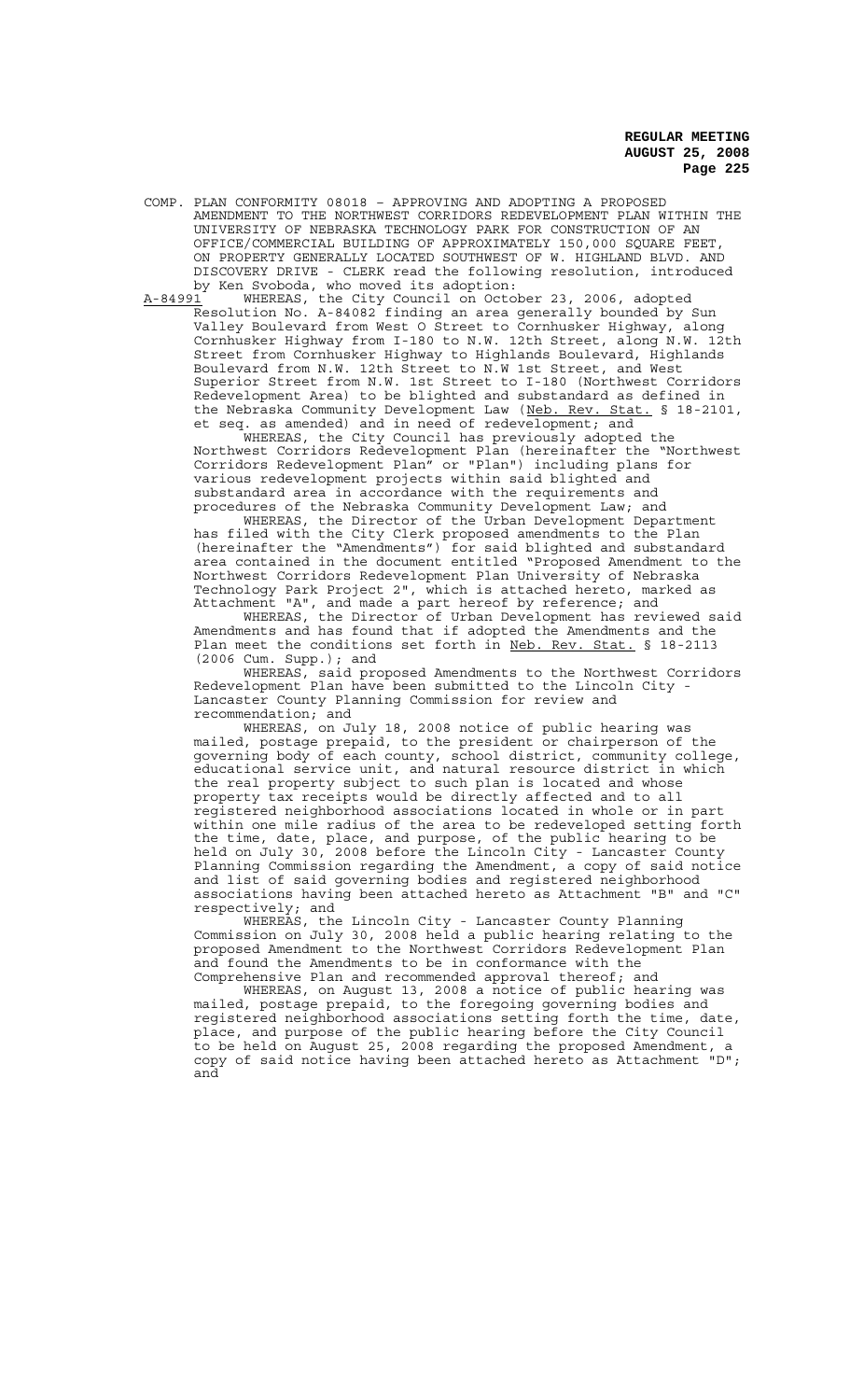> WHEREAS, on August 8, 2008 and August 15, 2008, a notice of public hearing was published in the Lincoln Journal Star newspaper, setting forth the time, date, place, and purpose of the public hearing to be held on August 25, 2008 regarding the proposed Amendment to the Plan for said blighted and substandard area, a copy of such notice having been attached hereto and marked as Attachment "E"; and

> WHEREAS, on August 25, 2008 in the City Council Chambers of the County City Building, 555 South 10th Street, Lincoln, Nebraska, the City Council held a public hearing relating to the proposed Amendments to the Northwest Corridors Redevelopment Plan and all interested parties were afforded at such public hearing a reasonable opportunity to express their views respecting said proposed Amendments to the Plan; and

WHEREAS, the City Council has duly considered all statements made and materials submitted relating to said proposed plans; and

WHEREAS, the City Council now desires to modify said Plan by establishing the "University of Nebraska Technology Park Project 2" located generally southwest of W. Highland Boulevard and Discovery Drive, to accommodate the future the development of an office/commercial building of approximately 150,000 square feet located on approximately 21.7 acres.

NOW, THEREFORE, IT IS FOUND AND DETERMINED by the City Council of the City of Lincoln, Nebraska as follows:

1. That University of Nebraska Technology Park Project 2 is described in sufficient detail and is designed with the general purpose of accomplishing a coordinated, adjusted, and harmonious development of the City which will promote general health, safety, and welfare, sound design and arrangement, the wise and efficient expenditure of public funds, and the prevention of the reoccurrence of unsanitary or unsafe dwelling accommodations or conditions of blight.<br>2. That inc

That incorporating the University of Nebraska Technology Park Project 2 into the Redevelopment Plan is feasible and in conformity with the general plan for the development of the City of Lincoln as a whole and said Plan is in conformity with the legislative declarations, and the determinations set forth in the Community Development Law.<br>3. That the subst

That the substandard and blighted conditions in the Northwest Corridors Redevelopment Area are beyond remedy and control solely by regulatory process and the exercise of police power and cannot be dealt with effectively by the ordinary operations or private enterprise without the aids provided by the Community Development law, specifically including Tax Increment Financing.

4. That elimination of said substandard and blighted conditions under the authority of the Community Development Law is found to be a public purpose and in the public interest.

5. That the University of Nebraska Technology Park Project 2 would not be economically feasible without the use of tax-increment financing.

6. That said the University of Nebraska Technology Park Project 2 would not occur in the Redevelopment Area without the use of tax-increment financing.

7. That the costs and benefits of the redevelopment activities, including costs and benefits to other affected political subdivisions, the economy of the community, and the demand for public and private services have been analyzed by the City Council as the governing body for the City of Lincoln and have been found to be in the long-term best interest of the City of Lincoln.

NOW, THEREFORE, BE IT RESOLVED by the City Council of the City of Lincoln, Nebraska:

1. That, pursuant to the provisions of the Nebraska Community Development Law and in light of the foregoing findings and determinations, The Amendments to the Northwest Corridors Redevelopment Plan attached hereto as Attachment "A", establishing the University of Nebraska Technology Park Project 2, are hereby accepted and approved by the City Council as the governing body for the City of Lincoln.

2. That the Urban Development Director, or his authorized representative, is hereby authorized and directed to take all steps necessary to implement the provisions of said Redevelopment Plan as they relate to the above-described amendments.

3. That the Urban Development Director, or the Director's authorized representative, is hereby authorized and directed to contact the owners and tenants of those properties listed herein for the purpose of negotiation of contracts or options for the acquisition of all interests in said real estate in accordance with the land acquisition procedures of the City of Lincoln; and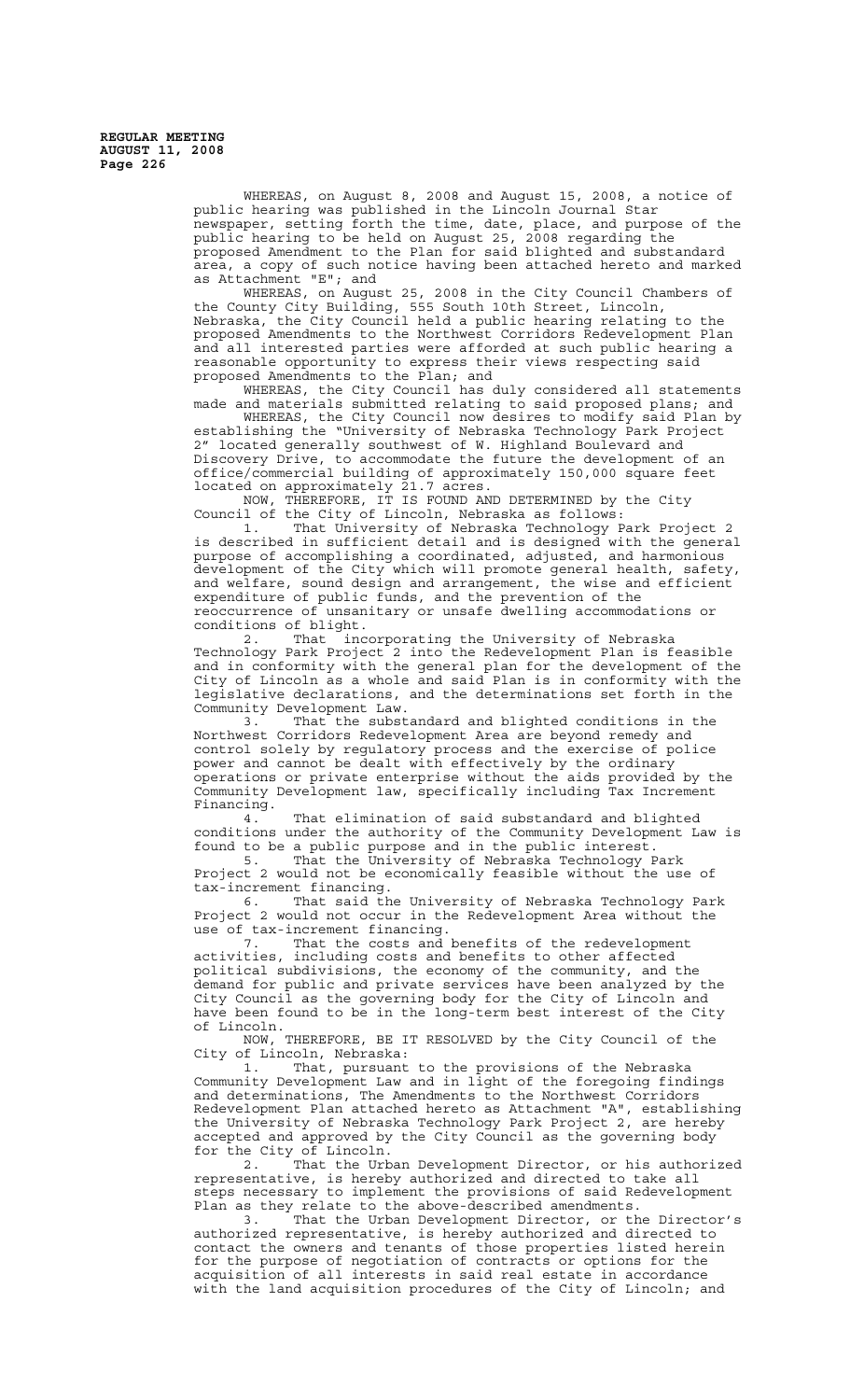to take all steps necessary for the acquisition of said property by purchase, if possible.

4. That the Finance Director is hereby authorized and directed to cause to be drafted and submitted to the City Council any appropriate ordinances and documents for the authorization to provide necessary funds, including Community Improvement Financing in accordance with the Community Development Law, to finance the related necessary and appropriate public acquisitions, improvements, and activities set forth in said Amendments to the

Northwest Corridors Redevelopment Plan. BE IT STILL FURTHER RESOLVED that it is intended that this resolution and the modifications adopted herein are supplemental to the findings, approvals, and authorizations as set forth in Resolution No. A-84082 and Resolution No. A-84099.

Introduced by Ken Svoboda

Seconded by Emery & carried by the following vote: AYES: Camp, Cook, Emery, Eschliman, Marvin, Spatz, Svoboda; NAYS: None.

APPROVING THE LABOR CONTRACT BETWEEN THE CITY AND THE LINCOLN "M" CLASS EMPLOYEES ASSOCIATION EFFECTIVE AUGUST 21, 2008 - CLERK read the following resolution, introduced by Ken Svoboda, who moved its

 $adoption:  
A-84992 BE$ BE IT RESOLVED by the City Council of the City of Lincoln, Nebraska:

That the attached labor contract between the City of Lincoln and the Lincoln "M" Class Employees Association, to be effective August 21, 2008, is hereby approved, and the Mayor is authorized to execute the same on behalf of the City.

Introduced by Ken Svoboda Seconded by Emery & carried by the following vote: AYES: Camp, Cook, Emery, Eschliman, Marvin, Spatz, Svoboda; NAYS: None.

APPROVING THE LABOR CONTRACT BETWEEN THE CITY AND THE LINCOLN CITY EMPLOYEES ASSOCIATION (LCEA) EFFECTIVE AUGUST 21, 2008 - PRIOR to

reading:<br>SVOBODA Mo Moved to amend the contract attached to Bill No. 08R-199 in the following manner:

1. On page 25, amend line 5 of Section 3, FUNERAL LEAVE, by deleting the word "three" between the words "allowed" and "four". Seconded by Emery & carried by the following vote: AYES:

Camp, Cook, Emery, Eschliman, Marvin, Spatz, Svoboda; NAYS: None. CLERK Read the following resolution, introduced by Ken Svoboda, who moved its adoption:<br>A-84993 BE IT RESOLVED by

BE IT RESOLVED by the City Council of the City of Lincoln, Nebraska:

That the attached labor contract between the City of Lincoln and the Lincoln City Employees Association, to be effective August 21, 2008, is hereby approved, and the Mayor is authorized to execute the same on behalf of the City.

Introduced by Ken Svoboda Seconded by Emery & carried by the following vote: AYES: Camp, Cook, Emery, Eschliman, Marvin, Spatz, Svoboda; NAYS: None.

APPROVING THE LABOR CONTRACT BETWEEN THE CITY AND THE PUBLIC ASSOCIATION OF GOVERNMENT EMPLOYEES (PAGE) EFFECTIVE AUGUST 21, 2008 - PRIOR

to reading:<br>SVOBODA Moved Moved to amend the contract attached to Bill No. 08R-200 in the following manner:

1. On page 22, amend line 2 of Section 1.C, FAMILY ILLNESS, by inserting the word "hours" between "(60)" and "per".

2. On page 36, amend the table in Section 2, LONGEVITY, by deleting the middle column entitled "Annual Pay 1<sup>st</sup> Year (2005)" in its entirety.

3. On page 43, amend Section 1, HEALTH CARE PLAN, by deleting the following language found on lines 6 through line 11: "Beginning with the new rates in 2005, if an employee elects 2/4 party or family coverage, the City shall contribute an amount equal to eighty-two percent (82%) of the monthly cost of coverage and the employee's contribution shall equal eighteen percent (18%) of the monthly cost of coverage. Beginning with the new rates in 2006,"

and beginning a new sentence thereafter by capitalizing the "i" in the word "If".

Seconded by Emery & carried by the following vote: AYES: Camp, Cook, Emery, Eschliman, Marvin, Spatz, Svoboda; NAYS: None. CLERK Read the following resolution, introduced by Ken Svoboda, who moved its adoption:

A-84994 BE IT RESOLVED by the City Council of the City of Lincoln, <u>. -</u><br>Nebraska: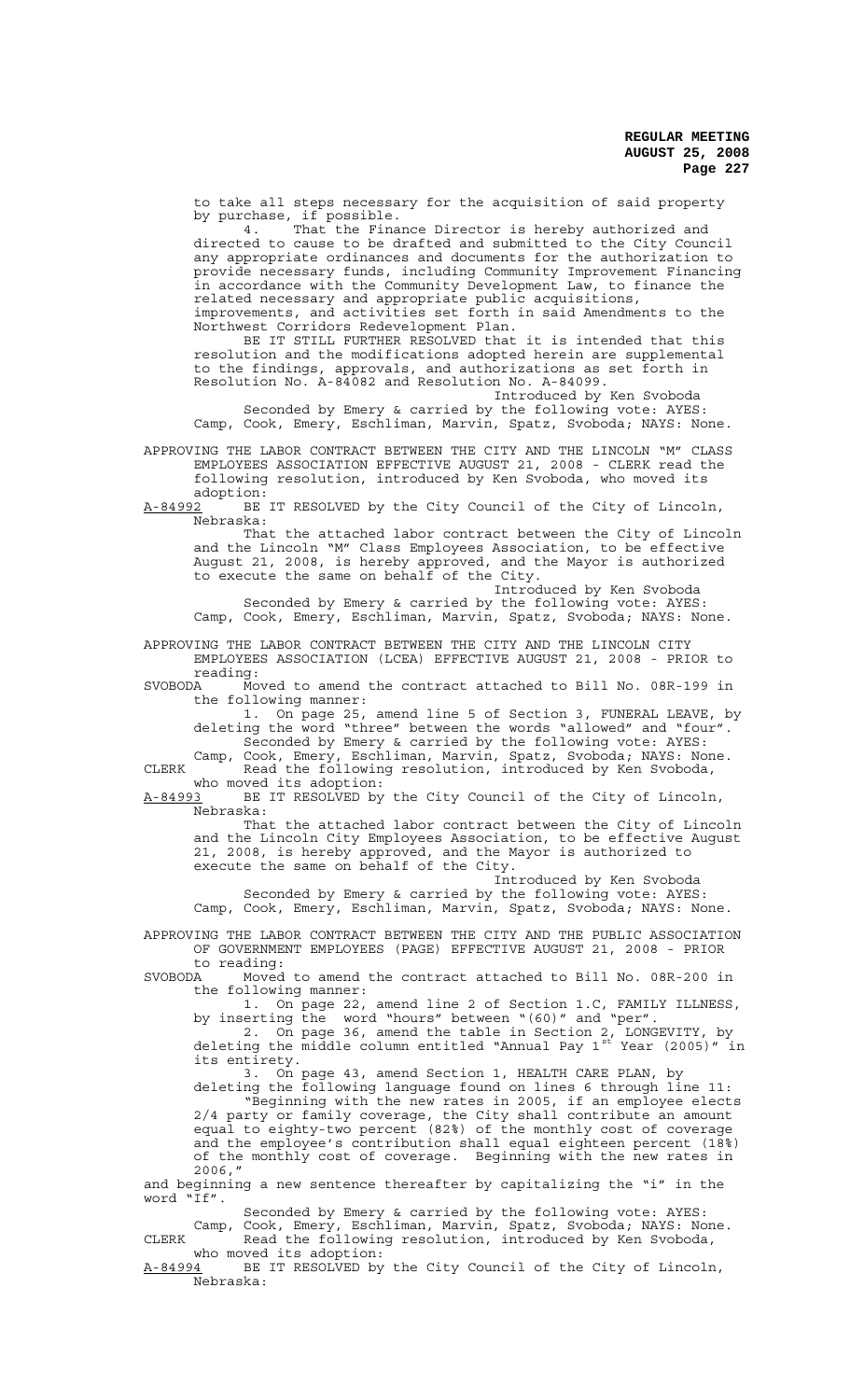That the attached labor contract between the City of Lincoln and the Public Association of Government Employees (PAGE), to be effective August 21, 2008, is hereby approved, and the Mayor is authorized to execute the same on behalf of the City. Introduced by Ken Svoboda Seconded by Emery & carried by the following vote: AYES: Camp, Cook, Emery, Eschliman, Marvin, Spatz, Svoboda; NAYS: None.

# **ORDINANCE - 1ST READING & RELATED RESOLUTIONS (AS REQUIRED)**

- AUTHORIZING AND PROVIDING FOR THE ISSUANCE OF A NORTH 56TH STREET AND I-80 REDEVELOPMENT PLAN TAX ALLOCATION BOND, SERIES 2008, IN A TOTAL PRINCIPAL AMOUNT NOT TO EXCEED \$5,500,000 - CLERK read an ordinance, introduced by Jon Camp, authorizing and providing for the issuance of a City of Lincoln, Nebraska Tax Allocation Bond, Series 2008, in a principal amount not to exceed \$5,500,000 for the purpose of (1) paying the costs of acquiring, purchasing, constructing, reconstructing, improving, extending, rehabilitating, installing, equipping, furnishing and completing certain public improvements within the City's North 56<sup>th</sup> Street and Arbor Road Redevelopment Project area, including acquiring any real estate and/or interests in real estate in connection therewith, and (2) paying the costs of issuance thereof; prescribing the form and certain details of the bond; pledging certain tax revenue and other revenue to the payment of the principal of and interest on the bond as the same become due; creating and establishing funds and accounts; delegating, authorizing and directing the finance director to exercise his independent discretion and judgment in determining and finalizing certain terms and provisions of the bond not specified herein; taking other actions and making other covenants and agreements in connection with the foregoing; and related matters be it ordained by the Council of the City of Lincoln, Nebraska the first time.
- VACATION 08003 VACATING THE NORTH/SOUTH ALLEY BETWEEN N. 60TH STREET AND N. 61ST STREET NORTH OF SEWARD AVENUE - CLERK read an ordinance, introduced by Jon Camp, vacating the north-south alley between N. 60<sup>th</sup> Street and N. 61<sup>st Street, north of Seward Avenue,</sup> and retaining title thereto in the City of Lincoln, Lancaster County, Nebraska, the first time.
- COMP. PLAN CONFORMITY 08019 DECLARING APPROXIMATELY 4,511 SQUARE FEET OF CITY OWNED PROPERTY GENERALLY LOCATED AT SOUTH 1ST STREET AND L STREET (348 S. 1ST STREET) AS SURPLUS - CLERK read an ordinance, introduced by Jon Camp, declaring approximately 4,511 square feet of City-owned property generally located at South 1st Street and L Street (348 South 1st Street) as surplus and authorizing the sale thereof, the first time.
- COMP. PLAN CONFORMITY 08020 DECLARING APPROXIMATELY 3,588 SQUARE FEET OF CITY OWNED PROPERTY GENERALLY LOCATED AT SOUTH 5TH STREET AND G STREET (447 G STREET) AS SURPLUS - CLERK read an ordinance, introduced by Jon Camp, declaring approximately 3,588 square feet of City-owned property generally located at South 5<sup>th</sup> Street and G Street (447 G Street) as surplus and authorizing the sale thereof, the first time.
- COMP. PLAN CONFORMITY 08021 DECLARING APPROXIMATELY 12,200 SQUARE FEET OF CITY OWNED PROPERTY GENERALLY LOCATED AT NORTH 23RD STREET AND P STREET AS SURPLUS - CLERK read an ordinance, introduced by Jon Camp, declaring approximately 12,200 square feet of City-owned property generally located at North 23<sup>rd</sup> Street and P Street as surplus and authorizing the sale thereof, the first time.
- MISC. 08009 AMENDING THE CITY OF LINCOLN DESIGN STANDARDS TO ADOPT NEW DESIGN STANDARDS FOR OUTDOOR LIGHTING BY REPEALING CHAPTER 2.30 - STREET LIGHTING DESIGN STANDARDS; BY REPEALING SECTION 8 OF CHAPTER 3.00, ENVIRONMENTAL PERFORMANCE STANDARDS FOR B-2 PLANNED NEIGHBORHOOD BUSINESS DISTRICT, B-5 PLANNED REGIONAL BUSINESS DISTRICT, I-3 INDUSTRIAL PARK DISTRICT, I-3 EMPLOYMENT CENTER DISTRICT AND O-3 OFFICE PARK DISTRICT; BY REPEALING SECTION 3.8, PERFORMANCE STANDARDS FOR OUTDOOR NIGHT TIME LIGHTING, OF CHAPTER 3.45, DESIGN STANDARDS FOR PARKING LOTS; BY REPEALING SECTION 5, OUTDOOR RECREATIONAL LIGHTING, OF CHAPTER 3.55, DESIGN STANDARDS FOR RECREATIONAL FACILITIES; BY AMENDING CHAPTER 3.100, DESIGN STANDARDS FOR OUTDOOR LIGHTING, TO DELETE EXISTING PROVISIONS AND TO ADOPT GENERAL PROVISIONS IN SECTION 1, MATERIALS AND METHODS OF INSTALLATION IN SECTION 2, DEFINITIONS IN SECTION 3, CLASS I LIGHTING (GENERAL) PROVISIONS IN SECTION 4, CLASS II LIGHTING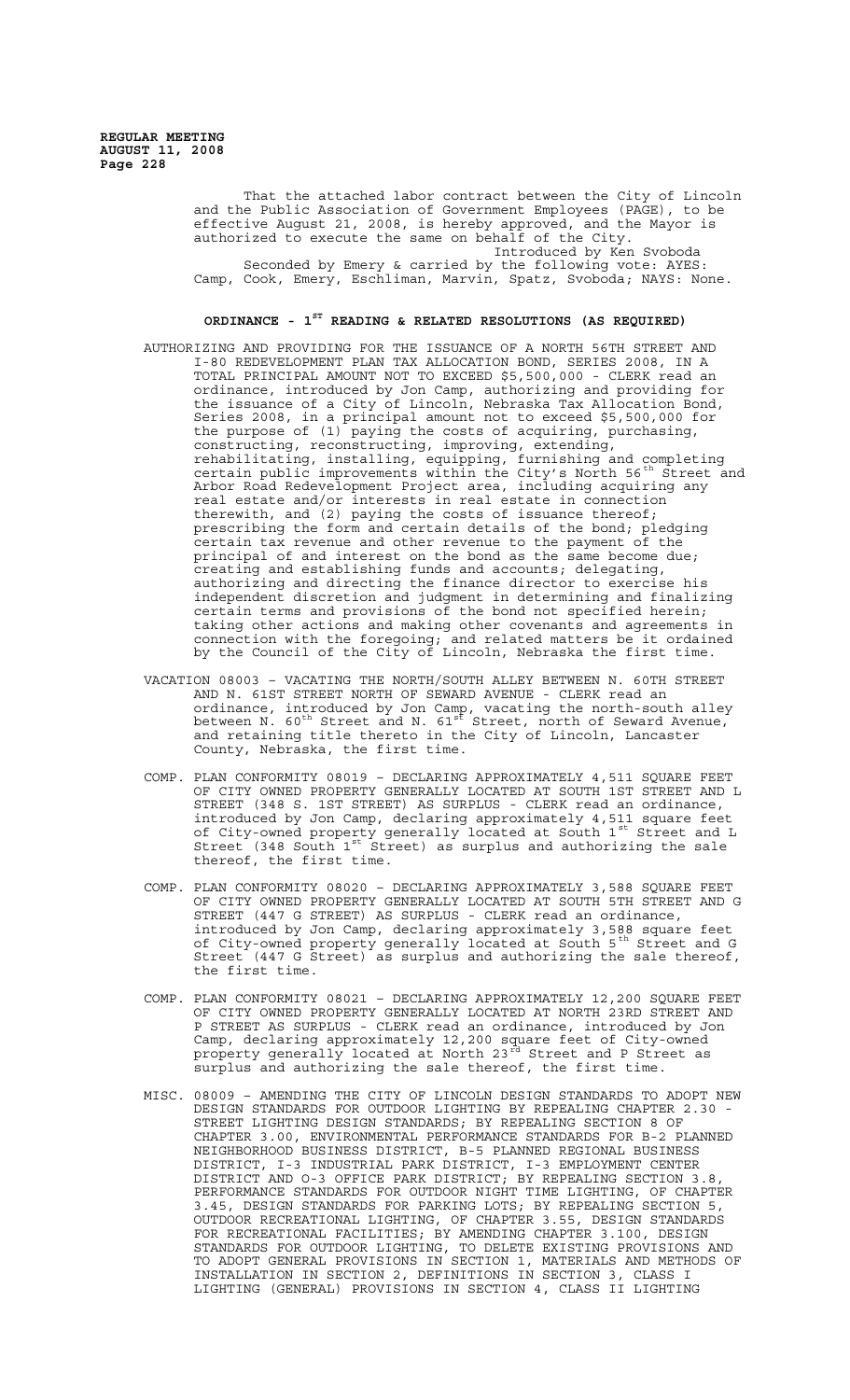(ACCENT/DECORATIVE) PROVISIONS IN SECTION 5, CLASS III LIGHTING (STREET LIGHTING) PROVISIONS IN SECTION 6, CLASS IV LIGHTING (OUTDOOR RECREATIONAL FACILITIES) PROVISIONS IN SECTION 7, CLASS V LIGHTING (SALT CREEK TIGER BEETLE ENVIRONS) PROVISIONS IN SECTION 8, LIGHT TRESPASS AND GLARE IN SECTION 9, SUBMISSION OF PLANS AND EVIDENCE OF COMPLIANCE IN SECTION 10, INSTALLATION IN SECTION 11, PERMANENT EXEMPTIONS IN SECTION 12, AND TEMPORARY EXEMPTIONS IN SECTION 13. (RELATED ITEMS: 08R-201, 08-116) (ACTION DATE: 9/15/08)

- CHANGE OF ZONE 08039 AMENDING TITLE 27 OF THE LINCOLN MUNICIPAL CODE RELATING TO ZONING BY AMENDING SECTION 27.41.030 TO REQUIRE LIGHTING ASSOCIATED WITH THE STORAGE OF VEHICLES FOR SALE AND RESALE IN THE FRONT YARD TO COMPLY WITH THE DESIGN STANDARDS FOR OUTDOOR LIGHTING; AMENDING SECTION 27.43.030 TO REQUIRE LIGHTING IN THE FRONT YARD ASSOCIATED WITH AUTOMOBILE SALES AND REPAIR, BUT NOT INCLUDING VEHICLE BODY REPAIR SHOPS, TO COMPLY WITH THE DESIGN STANDARDS FOR OUTDOOR LIGHTING; AMENDING SECTION 27.63.130 TO REQUIRE OUTDOOR LIGHTING FOR RECREATIONAL FACILITIES TO COMPLY WITH THE DESIGN STANDARDS FOR OUTDOOR LIGHTING; AMENDING SECTION 27.63.170 TO DELETE A REDUNDANT PROVISION REQUIRING ANY LIGHTING FACILITY FOR PARKING LOTS PERMITTED BY SPECIAL PERMIT IN THE R-1 THROUGH R-8 DISTRICTS AND IN THE O-2 DISTRICT TO COMPLY WITH ADOPTED DESIGN STANDARDS; AMENDING SECTION 27.67.100 TO REQUIRE LIGHTING FOR PARKING LOTS TO COMPLY WITH THE DESIGN STANDARDS FOR OUTDOOR LIGHTING; AND REPEALING SECTIONS 27.41.030, 27.43.030, 27.63.130, 27.63.170 AND 27.67.100 OF THE LINCOLN MUNICIPAL CODE AS HITHERTO EXISTING. (RELATED ITEMS: 08R-201, 08-116) - CLERK read an ordinance, introduced by Jon Camp, amending Title 27 of the Lincoln Municipal Code relating to Zoning by amending Section 27.41.030 to require lighting associated with the storage of vehicles for sale and resale in the front yard to comply with the Design Standards for Outdoor Lighting; amending Section 27.43.030 to require lighting in the front yard associated with automobile sales and repair, but not including vehicle body repair shops, to comply with the Design Standards for Outdoor Lighting; amending Section 27.63.130 to require outdoor lighting for recreational facilities to comply with the Design Standards for Outdoor Lighting; amending Section 27.63.170 to delete a redundant provision requiring any lighting facility for parking lots permitted by special permit in the R-1 through R-8 districts and the O-2 district to comply with adopted design standards; amending Section 27.67.100 to require lighting for parking lots to comply with the Design Standards for Outdoor Lighting; and repealing Sections 27.41.030, 27.43.030, 27.63.130, 27.63.170 and 27.67.100 of the Lincoln Municipal Code as hitherto existing, the first time.
- AMENDING CHAPTER 5.41 OF THE LINCOLN MUNICIPAL CODE RELATING TO SALVAGING, RECYCLING, AND COMPOSTING OPERATIONS BY AMENDING SECTION 5.41.050 TO INCREASE THE PERMIT FEES REQUIRED UNDER THAT CHAPTER AND TO PROVIDE LATE FEES AND ACTIONS TO BE TAKEN FOR FAILURE TO RENEW A PERMIT BEFORE IT EXPIRES; AMENDING SECTION 5.41.060 TO INCREASE THE OCCUPATION TAX LEVIED UPON SALVAGE OPERATIONS AND COMMERCIAL COMPOSTING OPERATIONS; AMENDING SECTION 5.41.070 TO PROVIDE A PERCENTAGE BASED LATE FEE ON OCCUPATION TAX PAYMENTS AND TO PROVIDE THAT A PERMIT HOLDER FAILING TO PAY SAID OCCUPATION TAX BEFORE IT IS DUE SHALL BE SUBJECT TO CLOSURE OR OTHER APPROPRIATE ACTION BY THE HEALTH DIRECTOR; AND REPEALING SECTIONS 5.41.050, 5.41.060, AND 5.41.070 OF THE LINCOLN MUNICIPAL CODE AS HITHERTO EXISTING - CLERK read an ordinance, introduced by Jon Camp, amending Chapter 5.41 of the Lincoln Municipal Code relating to Salvaging, Recycling, and Composting Operations by amending Section 5.41.050 to increase the permit fees required under that chapter and to provide late fees and actions to be taken for failure to renew a permit before it expires; amending Section 5.41.060 to increase the occupation tax levied upon salvage operations and commercial composting operations; amending Section 5.41.070 to provide a percentage based late fee on occupation tax payments and to provide that a permit holder failing to pay said occupation tax before it is due shall be subject to closure or other appropriate action by the Health Director; and repealing Sections 5.41.050, 5.41.060, and 5.41.070 of the Lincoln Municipal Code as hitherto existing, the first time.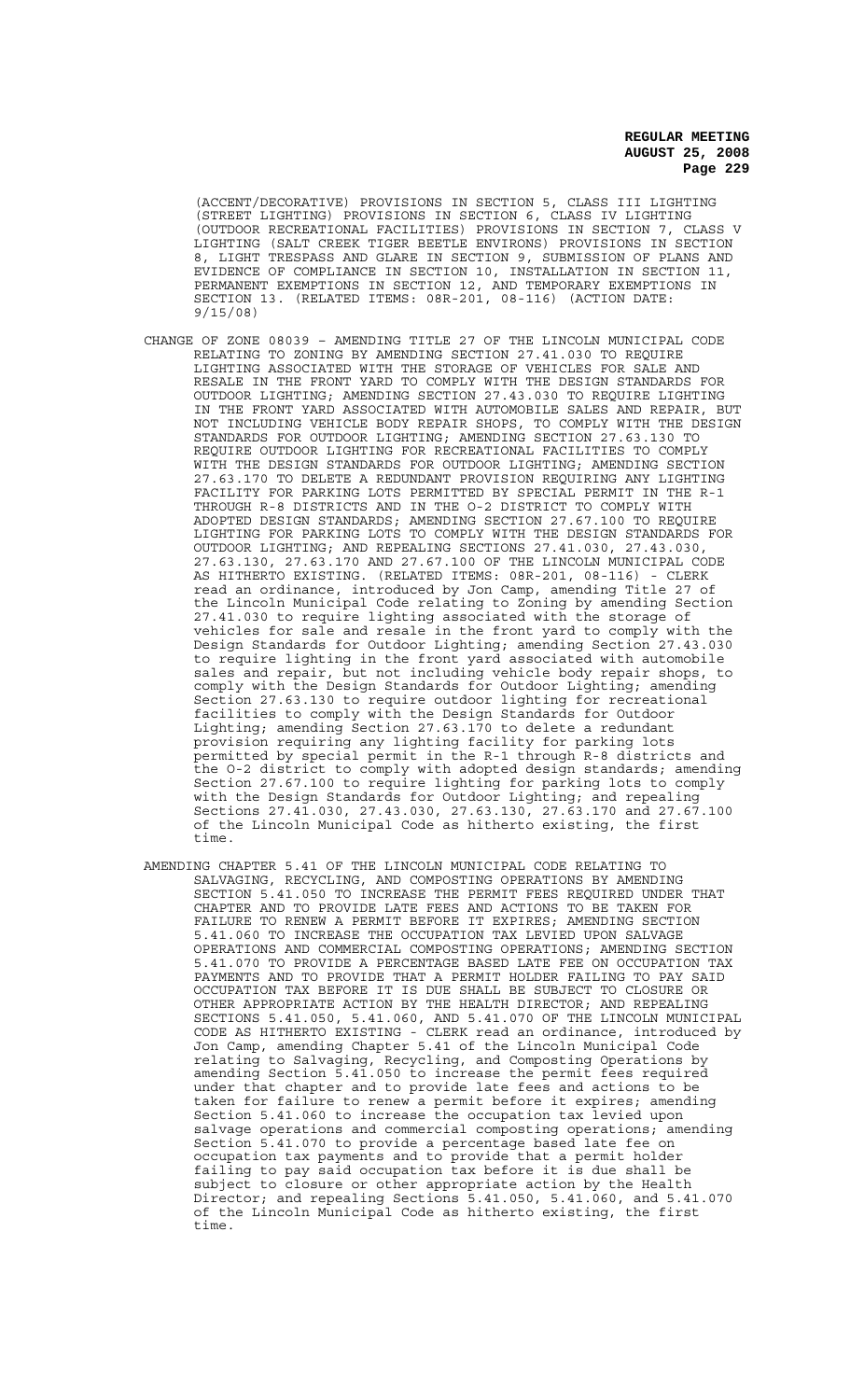- AMENDING TITLE 8 OF THE LINCOLN MUNICIPAL CODE RELATING TO HEALTH AND SANITATION, BY AMENDING SECTION 8.06.145 TO INCREASE OPEN BURNING PERMIT FEES; AMENDING SECTION 8.08.060 TO INCREASE BODY ART ESTABLISHMENT PERMIT FEES AND TO DECREASE THE FEE FOR AN INITIAL BODY ART ESTABLISHMENT PERMIT ISSUED AFTER NOVEMBER 30 OF EACH YEAR FROM 70% TO 67% OF THE ANNUAL FEE; AMENDING SECTION 8.08.090 TO REVISE THE RENEWAL LATE FEES FOR BODY ART ESTABLISHMENTS TO BE A PERCENTAGE OF THE ANNUAL FEE; AMENDING SECTION 8.08.350 TO PROVIDE THE REINSTATEMENT FEE FOR SUSPENDED BODY ART ESTABLISHMENTS OR PRACTITIONERS TO BE 50% OF THE ANNUAL FEE; AMENDING SECTION 8.14.037 TO INCREASE THE PLAN REVIEW FEES AND CERTIFICATE OF COMPLIANCE FEES FOR CHILD CARE PROGRAMS AND TO DECREASE THE ANNUAL FEE PAID FOR NEW CERTIFICATES OF COMPLIANCE ISSUED AFTER JULY 31 OF EACH YEAR; AMENDING SECTION 8.20.150 TO INCREASE FOOD CODE PERMIT FEES AND TO DECREASE THE FEE FOR A NEW FOOD ESTABLISHMENT ISSUED AFTER NOVEMBER 30 OF EACH YEAR; AMENDING SECTION 8.20.160 TO REVISE THE FOOD CODE LATE FEES TO BE A PERCENTAGE OF THE ANNUAL FEE; AMENDING SECTION 8.20.170 TO PROVIDE THE FOOD CODE REINSTATEMENT FEES TO BE 50% OF THE ANNUAL FEE; AMENDING SECTION 8.24.150 TO INCREASE PERMIT FEES FOR VARIANCES OF THE NOISE CONTROL ORDINANCE; AMENDING SECTION 8.38.090 TO INCREASE PUBLIC SWIMMING POOL PERMIT FEES AND TO ESTABLISH LATE FEES AND ENFORCEMENT ACTIONS TO BE TAKEN BY THE HEALTH DIRECTOR FOR LATE RENEWALS; AMENDING SECTION 8.40.070 TO INCREASE SPA FACILITY PERMIT AND INSPECTION FEES AND TO ESTABLISH FEES AND ENFORCEMENT ACTIONS TO BE TAKEN BY THE HEALTH DIRECTOR FOR LATE RENEWALS; AMENDING SECTION 8.44.070 TO INCREASE PERMIT FEES FOR WATER WELLS AND TO ESTABLISH FEES AND ENFORCEMENT ACTIONS TO BE TAKEN BY THE HEALTH DIRECTOR FOR LATE RENEWALS; AND REPEALING SECTIONS 8.06.145, 8.08.060, 8.08.090, 8.08.350, 8.14.037, 8.20.150, 8.20.160, 8.20.170, 8.24,150, 8.38.090, 8.40.070 AND 8.44.070 OF THE LINCOLN MUNICIPAL CODE AS HITHERTO EXISTING - CLERK read an ordinance, introduced by Jon Camp, amending Title 8 of the Lincoln Municipal Code relating to health and sanitation, by amending Section 8.06.145 to increase open burning permit fees; amending Section 8.08.060 to increase body art establishment permit fees and to decrease the fee for an initial body art establishment permit issued after November 30 of each year from 70% to 67% of the annual fee; amending Section 8.08.090 to revise the renewal late fees for body art establishments to be a percentage of the annual fee; amending Section 8.08.350 to provide the reinstatement fee for suspended body art establishments or practitioners to be 50% of the annual fee; amending Section 8.14.037 to increase the Plan Review fees and Certificate of Compliance fees for child care programs and to decrease the annual fee paid for new certificates of compliance issued after July 31 of each year; amending section 8.20.150 to increase food code permit fees and to decrease the fee for a new food establishment issued after November 30 of each year; amending Section 8.20.160 to revise the food code late fees to be a percentage of the annual fee; amending Section 8.20.170 to provide the food code reinstatement fees to be 50% of the annual fee; amending Section 8.24.150 to increase permit fees for variances of the noise control ordinance; amending Section 8.38.090 to increase public swimming pool permit fees and to establish late fees and enforcement actions to be taken by the Health Director for late renewals; amending Section 8.40.070 to increase spa facility permit and inspection fees and to establish fees and enforcement actions to be taken by the Health Director for late renewals; amending Section 8.44.070 to increase permit fees for water wells and to establish fees and enforcement actions to be taken by the Health Director for late renewals; and repealing Sections 8.06.145, 8.08.060, 8.08.090, 8.08.350, 8.14.037, 8.20.150, 8.20.160, 8.20.170, 8.24,150, 8.38.090, 8.40.070 and 8.44.070 of the Lincoln Municipal Code as hitherto existing, the first time.
- AMENDING TITLE 24 OF THE LINCOLN MUNICIPAL CODE, PLUMBING AND SEWERS, BY AMENDING SECTION 24.38.070 TO INCREASE PERMIT FEES RELATING TO ON-SITE WASTEWATER TREATMENT SYSTEMS; AMENDING SECTION 24.42.110 RELATING TO THE TRANSFER OF PROPERTY WITH ON-SITE SYSTEMS TO INCREASE THE FEE FOR EVALUATION AND REVIEW OF PROPERTY TRANSFER INSPECTOR REPORTS AND ANY NECESSARY SITE VISITS BY HEALTH DIRECTOR; AND REPEALING SECTIONS 24.38.070 AND 24.42.110 OF THE LINCOLN MUNICIPAL CODE AS HITHERTO EXISTING - CLERK read an ordinance, introduced by Jon Camp, amending Title 24 of the Lincoln Municipal Code, Plumbing and Sewers, by amending Section 24.38.070 to increase permit fees relating to on-site wastewater treatment systems; amending Section 24.42.110 relating to the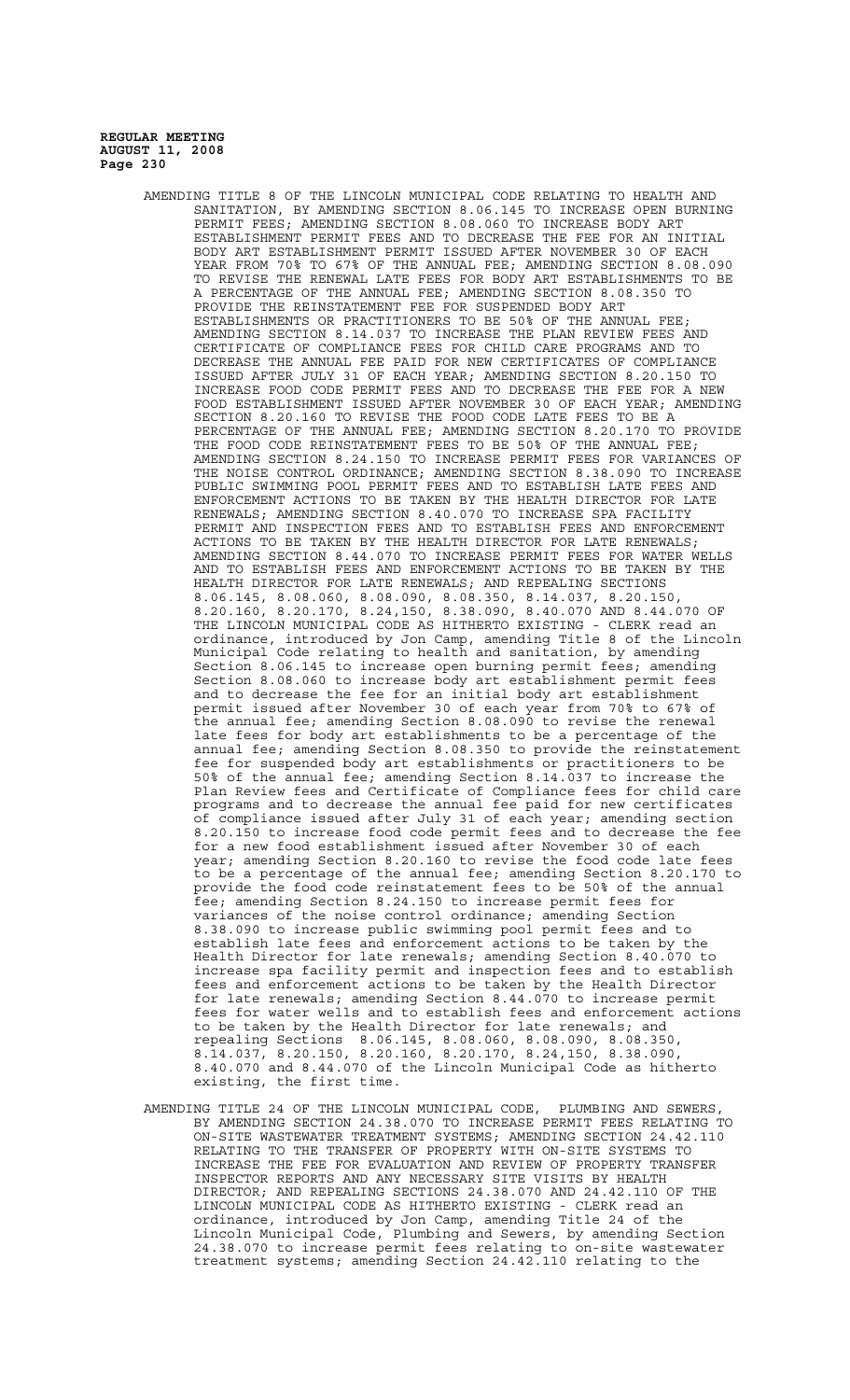transfer of property with on-site systems to increase the fee for evaluation and review of Property Transfer Inspector reports and any necessary site visits by Health Director; and repealing Sections 24.28.070 and 24.42.110 of the Lincoln Municipal Code as hitherto existing, the first time.

# **ORDINANCES - 3RD READING & RELATED RESOLUTIONS (as required)**

VACATION 07010 - APPLICATION OF WRK, LLC, TO VACATE N. 11TH STREET SOUTH OF THE SOUTH RIGHT-OF-WAY OF Y STREET ADJACENT TO BLOCK 1, NORTH LINCOLN ADDITION, AND THE NORTH-SOUTH ALLEY ABUTTING LOTS 1, 2, 3, AND 4, BLOCK 1, DAVENPORT'S SUBDIVISION, GENERALLY LOCATED AT N. 11TH AND Y STREETS - CLERK read an ordinance, introduced by John Spatz, vacating the east half of North  $11^{\text{th}}$  Street south of  $\sqrt{\ }$ Y" Street adjacent to Lots 2 through 7, Block 1, Davenport's Subdivision; the remaining portion of the west half of North 11<sup>th</sup> Street south of "Y" Street abutting Lots 1 through 5 (extended), Block 1, North Lincoln Addition; and the north-south alley abutting Lots 1 through 4, Block 1, Davenport's Subdivision, and retaining title thereto in the City of Lincoln, Lancaster County, Nebraska, the third time.

SPATZ Moved to pass the ordinance as read.

Seconded by Svoboda & carried by the following vote: AYES: Camp, Cook, Emery, Eschliman, Marvin, Spatz, Svoboda; NAYS: None. The ordinance, being numbered **#19128**, is recorded in Ordinance Book #26, Page

- CHANGE OF ZONE 08027 AMENDING TITLE 27 OF THE LINCOLN MUNICIPAL CODE, THE ZONING CODE, BY ADDING A NEW SECTION 27.25.080 TO PROVIDE THAT EACH APPLICATION FOR A BUILDING PERMIT IN THE O-1 OFFICE DISTRICT SHALL BE REVIEWED FOR COMPLIANCE WITH THE LINCOLN DOWNTOWN DESIGN STANDARDS; BY AMENDING SECTION 27.35.020 TO ADD PROHIBITED USES IN THE AREA OF THE B-4 LINCOLN CENTER BUSINESS DISTRICT FROM 150 FEET EAST OF 17TH STREET TO THE EASTERN EDGE OF SAID DISTRICT; AMENDING SECTION 27.35.025 TO DELETE RECYCLING CENTERS AS A PERMITTED CONDITIONAL USE IN THE B-4 DISTRICT AND TO ADD VEHICLE BODY REPAIR SHOPS AS A PERMITTED CONDITIONAL USE IN THE AREA 150 FEET EAST OF 17TH STREET TO THE WESTERN EDGE OF SAID DISTRICT; AMENDING SECTION 27.35.030 TO MODIFY EXISTING PROVISIONS REGARDING PERMITTED SPECIAL USES IN THE B-4 DISTRICT AND TO ADD SERVICE STATIONS AS A PERMITTED SPECIAL USE IN THE AREA OF THE B-4 DISTRICT FROM 150 FEET EAST OF 17TH STREET TO THE EASTERN EDGE OF SAID DISTRICT; AMENDING SECTION 27.35.070 TO MODIFY THE HEIGHT AND AREA REGULATIONS IN THE B-4 DISTRICT; ADDING A NEW SECTION 27.35.080 TO PROVIDE THAT EACH APPLICATION FOR A BUILDING PERMIT IN THE B-4 LINCOLN CENTER BUSINESS DISTRICT SHALL BE REVIEWED FOR COMPLIANCE WITH THE LINCOLN DOWNTOWN DESIGN STANDARDS; AMENDING SECTION 27.63.180 TO MODIFY EXISTING PROVISIONS REGARDING PERMITTED SPECIAL USES IN THE B-4 DISTRICT AND TO ADD SERVICE STATIONS AS A PERMITTED SPECIAL USE IN THE AREA FROM 150 FEET EAST OF 17TH STREET TO THE EASTERN EDGE OF SAID DISTRICT; AMENDING SECTION 27.67.050 TO MODIFY SPECIAL PARKING CONDITIONS IN THE B-4 DISTRICT; AMENDING SECTION 27.69.070 TO ALLOW CERTAIN PERMITTED SIGNS IN THE B-4 DISTRICT BEGINNING 150 FEET EAST OF 17TH STREET AND CONTINUING TO THE WESTERN BOUNDARY OF SAID DISTRICT AND TO ALLOW CERTAIN PERMITTED SIGNS IN THE B-4 DISTRICT BEGINNING 150 FEET EAST OF 17TH STREET AND CONTINUING TO THE EASTERN BOUNDARY OF SAID DISTRICT; AND REPEALING SECTIONS 27.35.020, 27.35.025, 27.35.030, 27.35.070, 27.63.180, 27.67.050, AND 27.69.070 OF THE LINCOLN MUNICIPAL CODE AS HITHERTO EXISTING. (RELATED ITEMS: 08- 107, 08R-187, 08-108) - PRIOR to reading:
- 

CAMP Moved to delay action on bill No. 08-107 for two weeks to 9/8/08. Seconded by Svoboda & carried by the following vote: AYES:

Camp, Emery, Eschliman, Marvin, Svoboda; NAYS: Cook, Spatz. CLERK Read an ordinance, introduced by John Spatz, amending Title 27 of the Lincoln Municipal Code, the Zoning Code, by adding a new Section 27.25.080 to provide that each application for a building permit in the O-1 Office District shall be reviewed for compliance with the Lincoln Downtown Design Standards; by amending Section 27.35.020 to add prohibited uses in the area of the B-4 Lincoln Center Business District from 150 feet east of 17th Street to the eastern edge of said district; amending Section 27.35.025 to delete recycling centers as a permitted conditional use in the B-4 district and to add vehicle body repair shops as a permitted conditional use in the area 150 feet east of 17th Street to the western edge of said district; amending Section 27.35.030 to modify existing provisions regarding permitted special uses in the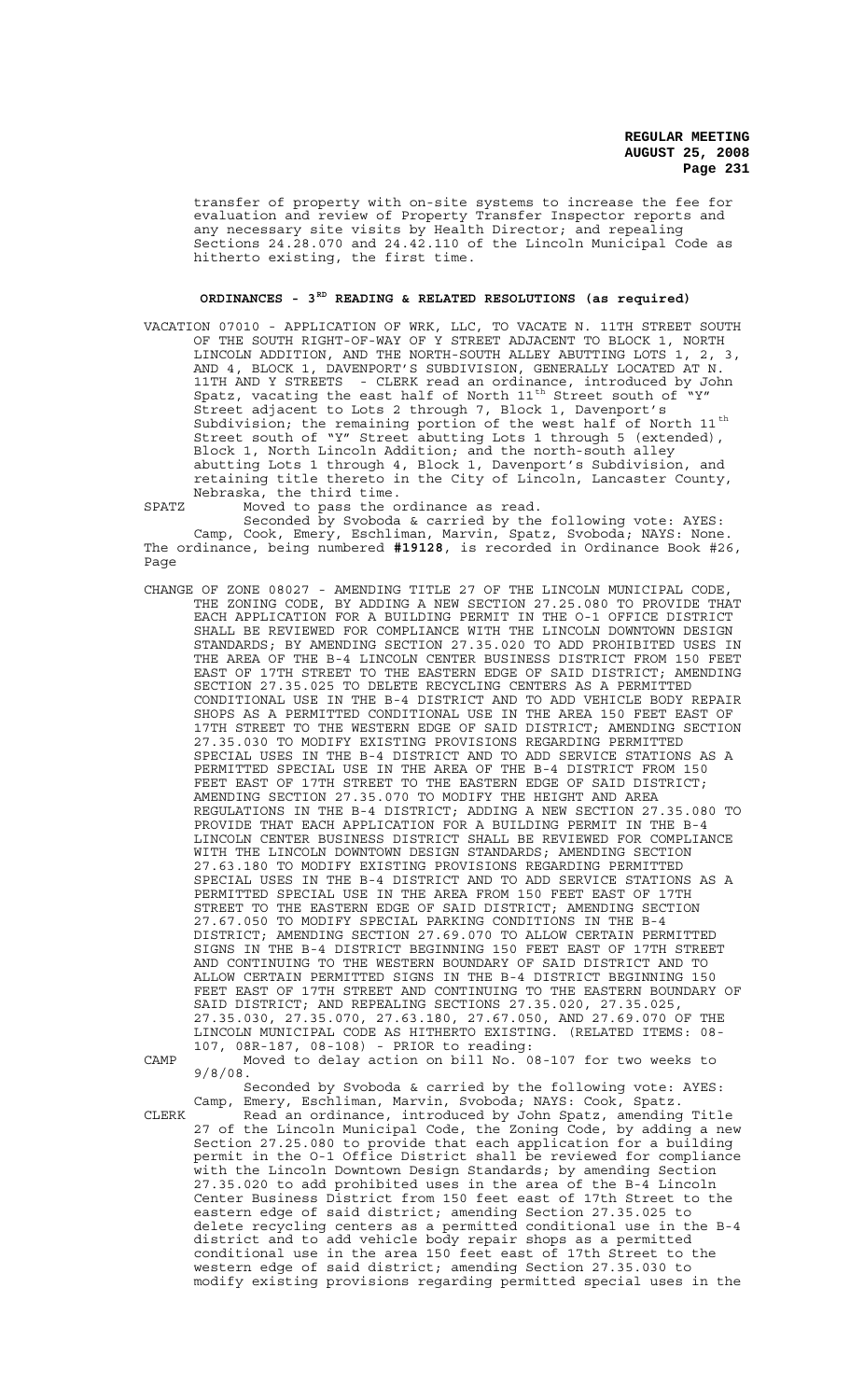> B-4 district and to add service stations as a permitted special use in the area of the B-4 district from 150 feet east of 17th<br>Street to the eastern edge of said district; amending Section to the eastern edge of said district; amending Section 27.35.070 to modify the height and area regulations in the B-4 district; adding a new Section 27.35.080 to provide that each application for a building permit in the B-4 Lincoln Center Business District shall be reviewed for compliance with the Lincoln Downtown Design Standards; amending Section 27.63.180 to modify existing provisions regarding permitted special uses in the B-4 district and to add service stations as a permitted special use in the area from 150 feet east of 17th Street to the eastern edge of said district; amending Section 27.67.050 to modify special parking conditions in the B-4 district; amending Section 27.69.070 to allow certain permitted signs in the B-4 district beginning 150 feet east of 17th Street and continuing to the western boundary of said district and to allow certain permitted signs in the B-4 district beginning 150 feet east of 17th Street and continuing to the eastern boundary of said district; and repealing Sections 27.35.020, 27.35.025, 27.35.030, 27.35.070, 27.63.180, 27.67.050, and 27.69.070 of the Lincoln Municipal Code as hitherto existing, the third time.

MISC. 08007 - AMENDING THE CITY OF LINCOLN DESIGN STANDARDS BY AMENDING CHAPTER 1.00 REQUEST FOR WAIVER PROCEDURE, TO ADD A NEW SECTION 2.5 TO PROVIDE A SEPARATE PROCESS FOR WAIVERS FROM THE LINCOLN DOWNTOWN DESIGN STANDARDS, AND TO ADD A NEW CHAPTER 3.76 TO ADOPT LINCOLN DOWNTOWN DESIGN STANDARDS FOR EXTERIOR FEATURES OF PROJECTS REQUIRING BUILDING PERMITS IN THE B-4 LINCOLN CENTER BUSINESS DISTRICT AND THE O-1 OFFICE DISTRICT. (RELATED ITEMS: 08- 107, 08R-187, 08-108) (ACTION DATE: 8/25/08)- PRIOR to reading: CAMP Moved to delay action on Bill No. 08R-187 for two weeks to

9/8/08. Seconded by Svoboda & carried by the following vote: AYES: Camp, Emery, Eschliman, Marvin, Svoboda; NAYS: Cook, Spatz.

- CHANGE OF ZONE 08026 APPLICATION OF THE PLANNING DIRECTOR FOR A CHANGE OF ZONE FROM R-6, R-7, AND R-8 RESIDENTIAL DISTRICTS TO B-4 LINCOLN CENTER BUSINESS DISTRICT; FROM I-1 INDUSTRIAL PARK DISTRICT, P PUBLIC USE DISTRICT AND B-3 COMMERCIAL DISTRICT TO B-4 LINCOLN CENTER BUSINESS DISTRICT; AND FROM R-6 RESIDENTIAL DISTRICT AND I-1 INDUSTRIAL DISTRICT TO P PUBLIC USE DISTRICT, ON PROPERTY IN THE ANTELOPE VALLEY AREA GENERALLY LOCATED FROM K STREET TO VINE STREET, FROM 17TH STREET TO 23RD STREET. (RELATED ITEMS: 08-107, 08R-187, 08-108) - PRIOR to reading:
- MARVIN Moved to delay action on Bill No. 08-108 for two weeks to 9/8/08.

Seconded by Emery & carried by the following vote: AYES:

- Camp, Cook, Emery, Eschliman, Marvin, Svoboda; NAYS: Spatz. CLERK Read an ordinance, introduced by John Spatz, amending the Lincoln Zoning District Maps adopted by reference and made a part of Title 27 of the Lincoln Municipal Code, pursuant to Section 27.05.020 of the Lincoln Municipal Code, by changing the boundaries of the districts established and shown thereon, the third time.
- CHANGE OF ZONE 08037 APPLICATION OF JOY A. SHIFFERMILLER FOR A CHANGE OF ZONE FROM R-7 RESIDENTIAL DISTRICT TO O-1 OFFICE DISTRICT ON PROPERTY GENERALLY LOCATED AT THE NORTHEAST CORNER OF S. 10TH STREET AND G STREET - CLERK read an ordinance, introduced by John Spatz, amending the Lincoln Zoning District Maps adopted by reference and made a part of Title 27 of the Lincoln Municipal Code, pursuant to Section 27.05.020 of the Lincoln Municipal Code, by changing the boundaries of the districts established and shown thereon, the third time.

SPATZ Moved to pass the ordinance as read. Seconded by Svoboda & carried by the following vote: AYES: Camp, Cook, Emery, Eschliman, Marvin, Spatz, Svoboda; NAYS: None. The ordinance, being numbered **#19129**, is recorded in Ordinance Book #26, Page

APPROVING A MEMORANDUM OF UNDERSTANDING BETWEEN THE CITY AND THE LANCASTER COUNTY AGRICULTURAL SOCIETY RELATING TO THE ANNEXATION OF APPROXIMATELY 160 ACRES OF PROPERTY GENERALLY LOCATED AT NORTH 84TH STREET AND HAVELOCK AVE - PRIOR to reading: MARVIN Moved amendment No. 4 to Bill No. 08R-160 by adopting the "Substitute Memorandum of Understanding" as Attachment "A". Seconded by Emery & carried by the following vote: AYES: Camp, Cook, Emery, Eschliman, Marvin, Spatz, Svoboda; NAYS: None. CLERK Read the following resolution, introduced by Dan Marvin, who moved its adoption: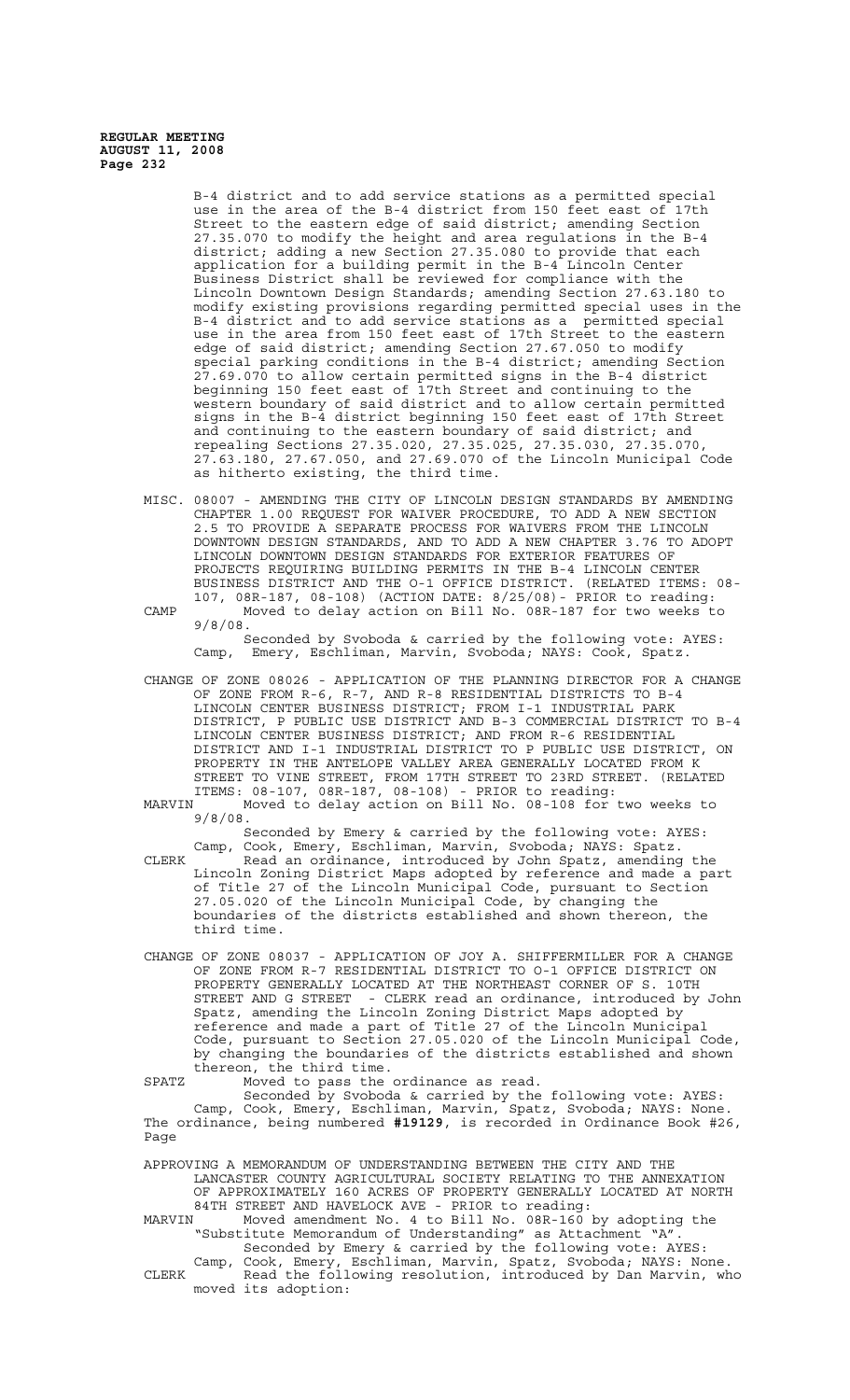A-84995 BE IT RESOLVED by the City Council of the City of Lincoln, Nebraska:

That the Memorandum of Understanding, which is attached hereto marked as Attachment "A" and made a part hereof by reference, between the Lancaster County Agricultural Society and the City of Lincoln, Nebraska, outlining certain conditions and understandings relating to the annexation of approximately 160 acres of property generally located at North 84th Street and Havelock Avenue, is approved.

BE IT FURTHER RESOLVED that the Mayor is authorized to execute the Memorandum of Understanding on behalf of the City. BE IT FURTHER RESOLVED that the City Clerk is directed to return one fully executed copy of this Memorandum of Understanding to Rick Peo, Chief Assistant City Attorney, for distribution to the Lancaster County Agricultural Society.

BE IT FURTHER RESOLVED that the City Clerk is directed to record the Annexation Agreement or a summary memorandum thereof with the Register of Deeds, filing fees to be paid by Lancaster County Agricultural Society.

BE IT FURTHER RESOLVED that the City Clerk is directed to forward a copy of this Agreement to Michaela Hansen, Impact Fee Administrator.

Introduced by Dan Marvin Seconded by Svoboda & carried by the following vote: AYES: Camp, Cook, Emery, Eschliman, Marvin, Spatz, Svoboda; NAYS: None.

- COMP. PLAN AMENDMENT 08014 AMENDING THE 2030 LINCOLN/LANCASTER COUNTY COMPREHENSIVE PLAN TO DESIGNATE LAND LOCATED AT THE SOUTHEAST CORNER OF NORTH 84TH STREET AND HAVELOCK AVE. AS COMMERCIAL IN THE LAND USE PLAN - CLERK read the following resolution, introduced by Ken Svoboda, who moved its adoption:<br>A-84996 WHEREAS, the Planning Director
- A-84996 WHEREAS, the Planning Director, on behalf of the Lancaster County Agricultural Society, Inc. has made application to amend the 2030 Lincoln-Lancaster County Comprehensive Plan to change the land designation in the Land Use Plan for approximately 12 acres of land on the southeast corner of 84th Street and Havelock Avenue from Green Space and Public and Semi-Public to Commercial and to make associated amendments to the Comprehensive Plan; and

WHEREAS, the Lincoln City - Lancaster County Planning Commission has recommended approval of the requested change from Green Space and Public and Semi-Public to Commercial subject to execution of a Memorandum of Understanding between the Lancaster County Agricultural Society, Inc. and the City.

NOW, THEREFORE, BE IT RESOLVED by the City Council of the City of Lincoln, Nebraska that the 2030 Lincoln-Lancaster County Comprehensive Plan be and the same is hereby amended in the following manner:

1. Amend the Lancaster County Future Land Use Plan on page 17 and the Lincoln Area Future Land Use Plan on page 19 to change the land use designation on approximately 12 acres of land on the southeast corner of 84th Street and Havelock Avenue from Green Space and Public and Semi-Public to Commercial use as shown in the exhibit attached hereto as Exhibit "A".

BE IT FURTHER RESOLVED that any other references in said plan which may be affected by the above-specified amendment be, and they hereby are amended to conform with such specific amendments.

Introduced by Ken Svoboda Seconded by Emery & carried by the following vote: AYES: Camp, Cook, Emery, Eschliman, Marvin, Spatz, Svoboda; NAYS: None.

ANNEXATION 08004 - APPLICATION OF LANCASTER COUNTY AGRICULTURAL SOCIETY, INC. TO AMEND THE LINCOLN CORPORATE LIMITS MAP BY ANNEXING APPROXIMATELY 29.07 ACRES OF PROPERTY GENERALLY LOCATED AT NORTH 84TH STREET AND HAVELOCK AVE. - CLERK read an ordinance, introduced by Ken Svoboda, annexing and including the below described land as part of the City of Lincoln, Nebraska and amending the Corporate Limits Map attached to and made a part of Ordinance No. 18208, to reflect the extension of the corporate limits boundary of the City of Lincoln, Nebraska established and shown thereon, the third time.<br>SVOBODA Moved to pass the ordina

Moved to pass the ordinance as read.

Seconded by Emery & carried by the following vote: AYES: Camp, Cook, Emery, Eschliman, Marvin, Spatz, Svoboda; NAYS: None. The ordinance, being numbered **#19130**, is recorded in Ordinance Book #26, Page